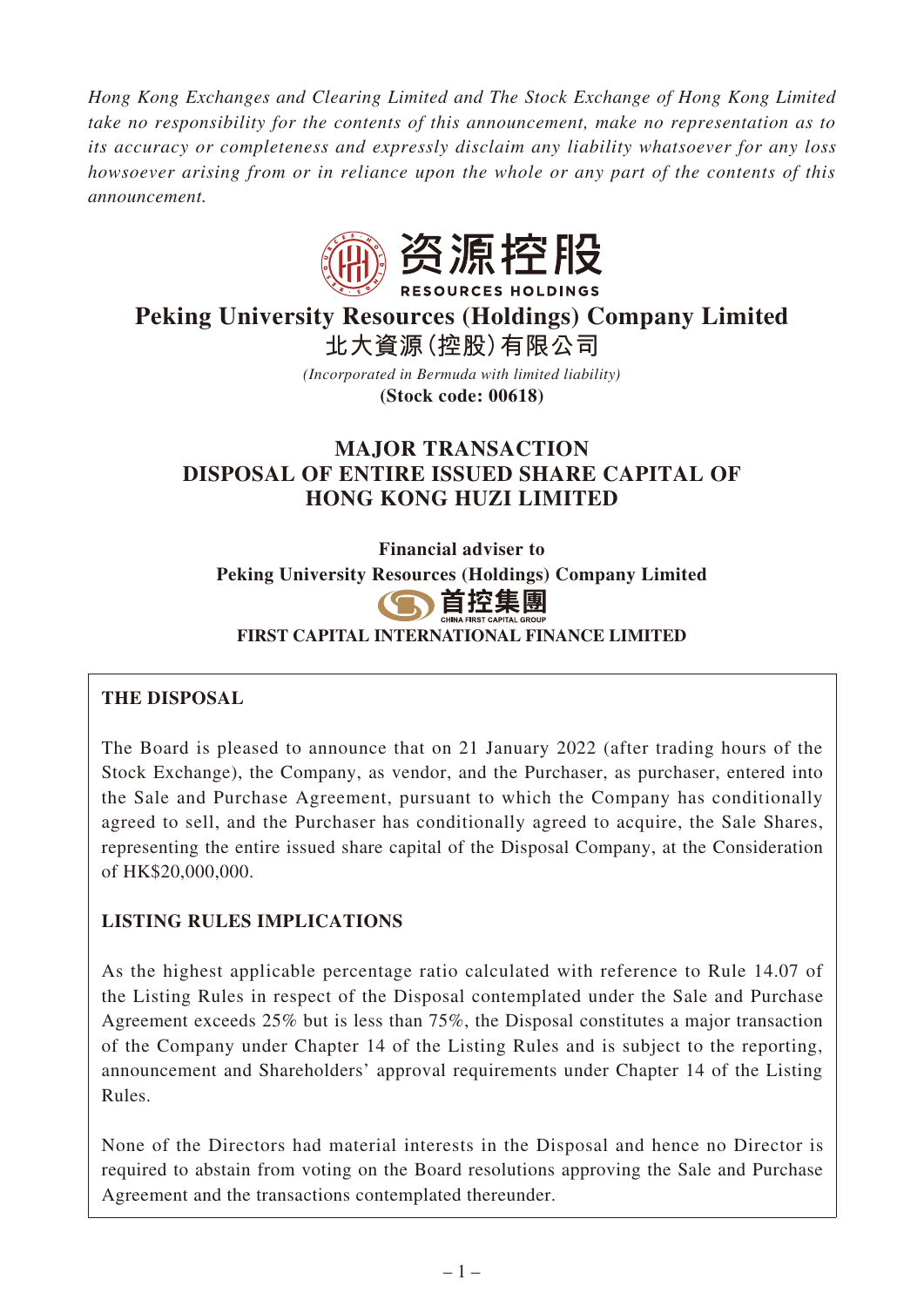To the best of the knowledge, information and belief of the Board, having made all reasonable enquiries, none of the Shareholders has a material interest in the Disposal and therefore, no Shareholder will be required to abstain from voting on the resolution(s) to be proposed at the SGM to approve the Sale and Purchase Agreement and the transactions contemplated thereunder.

### **DESPATCH OF CIRCULAR**

A SGM will be convened and held for the Shareholders to consider and, if thought fit, to approve, among other matters, the Sale and Purchase Agreement and the transactions contemplated thereunder. A circular containing, among other things, (i) further details of the Sale and Purchase Agreement and the transactions contemplated thereunder; (ii) a property valuation report on the Properties; (iii) other information as required to be disclosed under the Listing Rules; and (iv) a notice of the SGM, will be despatched to the Shareholders on or before 16 February 2022 in order to allow sufficient time for the Company to prepare the necessary information to be included in the circular.

**Completion is conditional on the Conditions being fulfilled (or waived). Accordingly, the Disposal may or may not materialize. Shareholders and potential investors of the Company are reminded to exercise caution when dealing in the securities of the Company.**

### **INTRODUCTION**

The Board is pleased to announce that on 21 January 2022 (after trading hours of the Stock Exchange), the Company, as vendor, and the Purchaser, as purchaser, entered into the Sale and Purchase Agreement, pursuant to which the Company has conditionally agreed to sell, and the Purchaser has conditionally agreed to acquire, the Sale Shares, representing the entire issued share capital of the Disposal Company, at the Consideration of HK\$20,000,000. Details of the Sale and Purchase Agreement are set out below.

### **THE SALE AND PURCHASE AGREEMENT**

### **Date**

21 January 2022 (after trading hours of the Stock Exchange)

# **Parties**

- (i) the Company, as vendor; and
- (ii) Wealth Elite Group Investment Limited, as purchaser.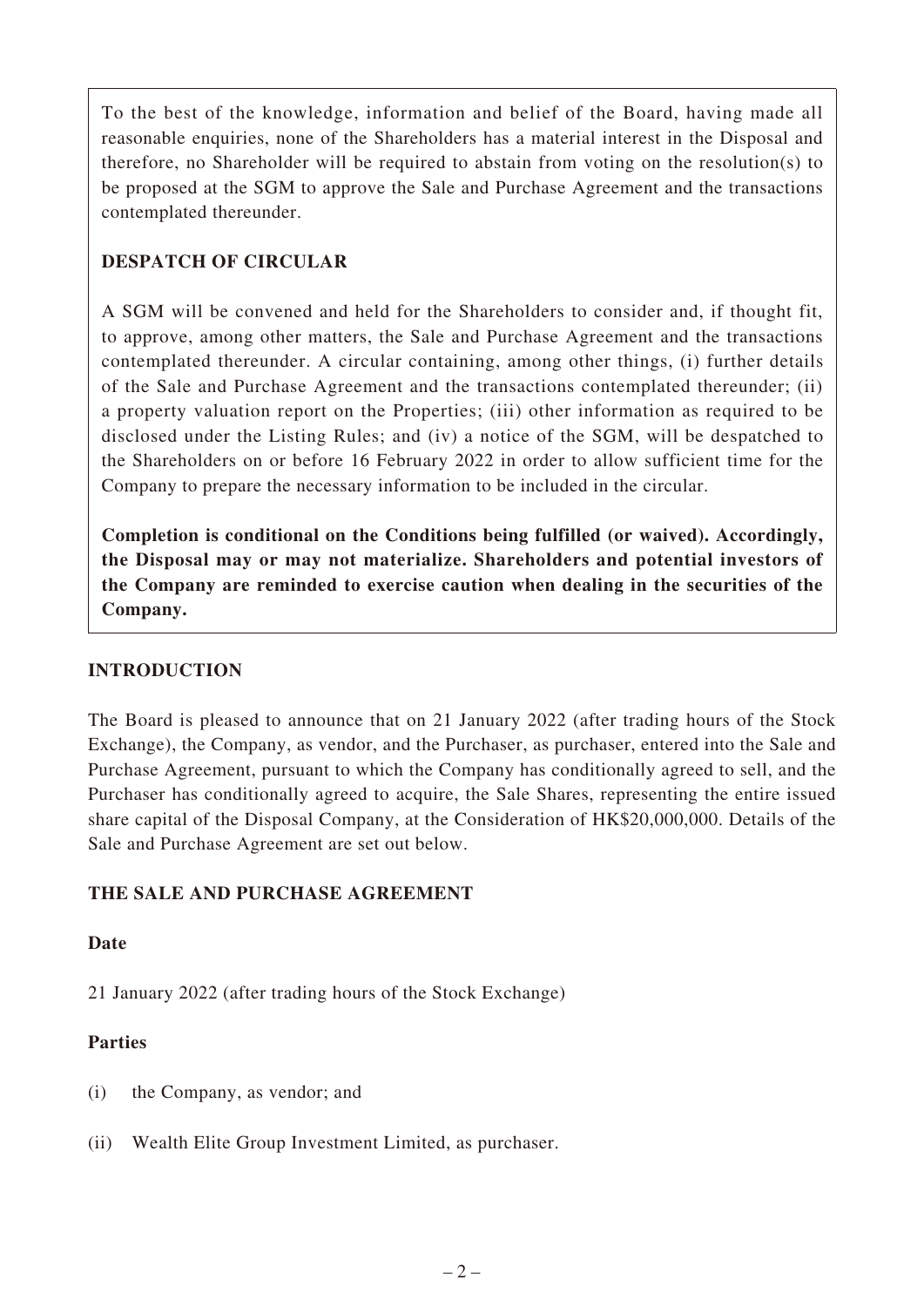The Purchaser is a company incorporated in the British Virgin Island with limited liability and is principally engaged in investment holding. As at the date of this announcement, Rui Cheng, an indirect wholly-owned subsidiary of the Company, is indebted to the Purchaser in the aggregate amount of approximately HK\$184 million, i.e. the Rui Cheng Debt.

### **Assets to be disposed of**

The Sale Shares, represent the entire issued share capital of the Disposal Company, and are free from any Encumbrances. The Disposal Company was incorporated in Hong Kong with limited liability and is the holding company of the Disposal Group. The Company is the legal and beneficial owner of the Sale Shares, representing the entire issued share capital of the Disposal Company.

### **Consideration**

The Consideration for the Disposal of the Sale Shares shall be HK\$20,000,000. The Consideration was arrived at after arm's length negotiation between the Company and the Purchaser after taking into account (i) the unaudited consolidated net losses of approximately RMB1,702.9 million, RMB1,391.4 million and RMB1,282.4 million incurred by the Disposal Group for the years ended 31 December 2019 and 2020 and the eleven months ended 30 November 2021, respectively; (ii) the unaudited consolidated net deficit position of the Disposal Group as at 30 November 2021 of approximately RMB5,684.3 million; (iii) the potential implication of the RG Litigation against the Disposal Group; and (iv) the fact that the Consideration represents a premium over the net deficit position of the Disposal Group. As such, the Directors consider that the Disposal represents a valuable opportunity for the Group to dispose of the Disposal Group to offload the financial and operational burdens of the Disposal Group on the Group.

As at the date of this announcement, Rui Cheng, an indirect wholly-owned subsidiary of the Company, is indebted to the Purchaser in the aggregate amount of approximately HK\$184 million, i.e. the Rui Cheng Debt. It has been agreed that the Consideration shall be satisfied by the Purchaser offsetting in full against part of the Rui Cheng Debt on dollar-for-dollar basis on the Completion Date.

### **Conditions precedent**

Completion is conditional upon fulfilment or, as the case may be, waiver or modification of the following Conditions:

- (a) the Purchaser being satisfied with the results of the due diligence review of the assets, liabilities, contracts, commitments, business, financial, legal and taxation aspects of the Disposal Group;
- (b) all necessary authorizations, consents and approvals required to be obtained on the part of the Company and the Disposal Company in relation to the transactions contemplated under the Sale and Purchase Agreement having been obtained;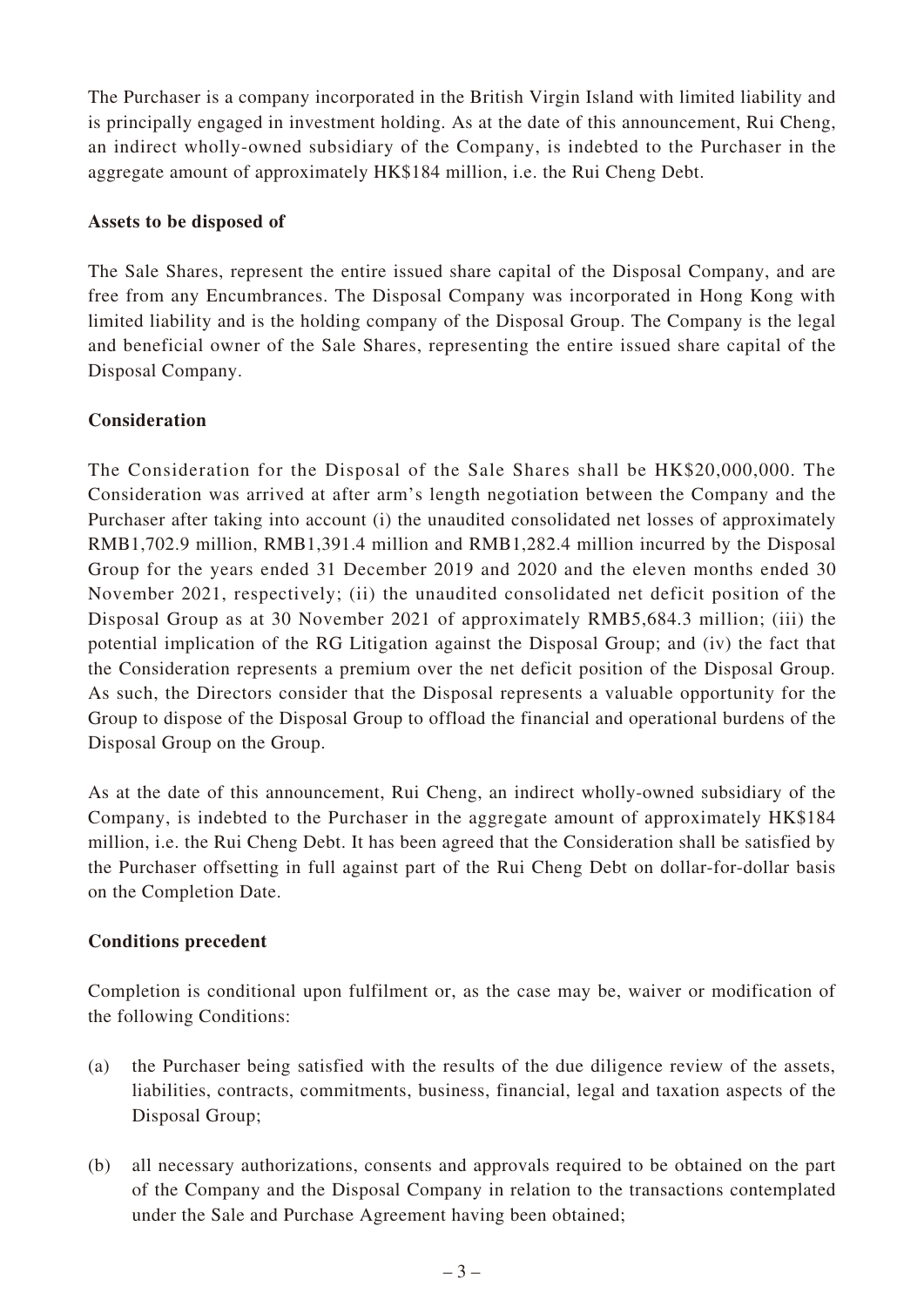- (c) all necessary authorizations, consents and approvals required to be obtained on the part of the Purchaser in relation to the transactions contemplated under the Sale and Purchase Agreement having been obtained;
- (d) where applicable, passing by the Shareholders (other than those prohibited from voting under the Listing Rules, if applicable) resolution(s) at the general meeting of the Company approving the Sale and Purchase Agreement and the transactions contemplated thereunder;
- (e) all the representations, undertakings and warranties given by the Purchaser under the Sale and Purchase Agreement are and shall remain true, accurate, correct in all material respects up to the Completion Date; and
- (f) all the representations, undertakings and warranties given by the Company under the Sale and Purchase Agreement are and shall remain true, accurate, correct in all material respects up to the Completion Date.

Neither the Company or the Purchaser shall be entitled to waive any of the Conditions (b) to (d) above. The Company may, at its absolute discretion, waive the Condition (e) above at any time by notice in writing to the Purchaser and such waiver may be made subject to such terms and conditions as are agreed by the Company and the Purchaser. The Purchaser may, at its absolute discretion, waive the Conditions (a) and (f) above at any time by notice in writing to the Company and such waiver may be made subject to such terms and conditions as are agreed by the Company and the Purchaser.

If any of the Conditions is not fulfilled or waived by the Long Stop Date or if the parties to the Sale and Purchase Agreement mutually agree to terminate the Sale and Purchase Agreement, neither the Company nor the Purchaser shall be obliged to proceed with the sale and purchase of the Sale Shares. In such circumstances, the provisions of the Sale and Purchase Agreement (other than such clauses relating to publication of announcements, confidentiality and governing law, which shall remain in full force and effect) shall have no effect and the Company and the Purchaser shall be released from any further obligations without any liability save for any claims arising out of any antecedent breach of the Sale and Purchase Agreement.

### **Completion**

Subject to the fulfillment or waiver (as the case may be) of the Conditions, Completion shall take place in Hong Kong on the Completion Date.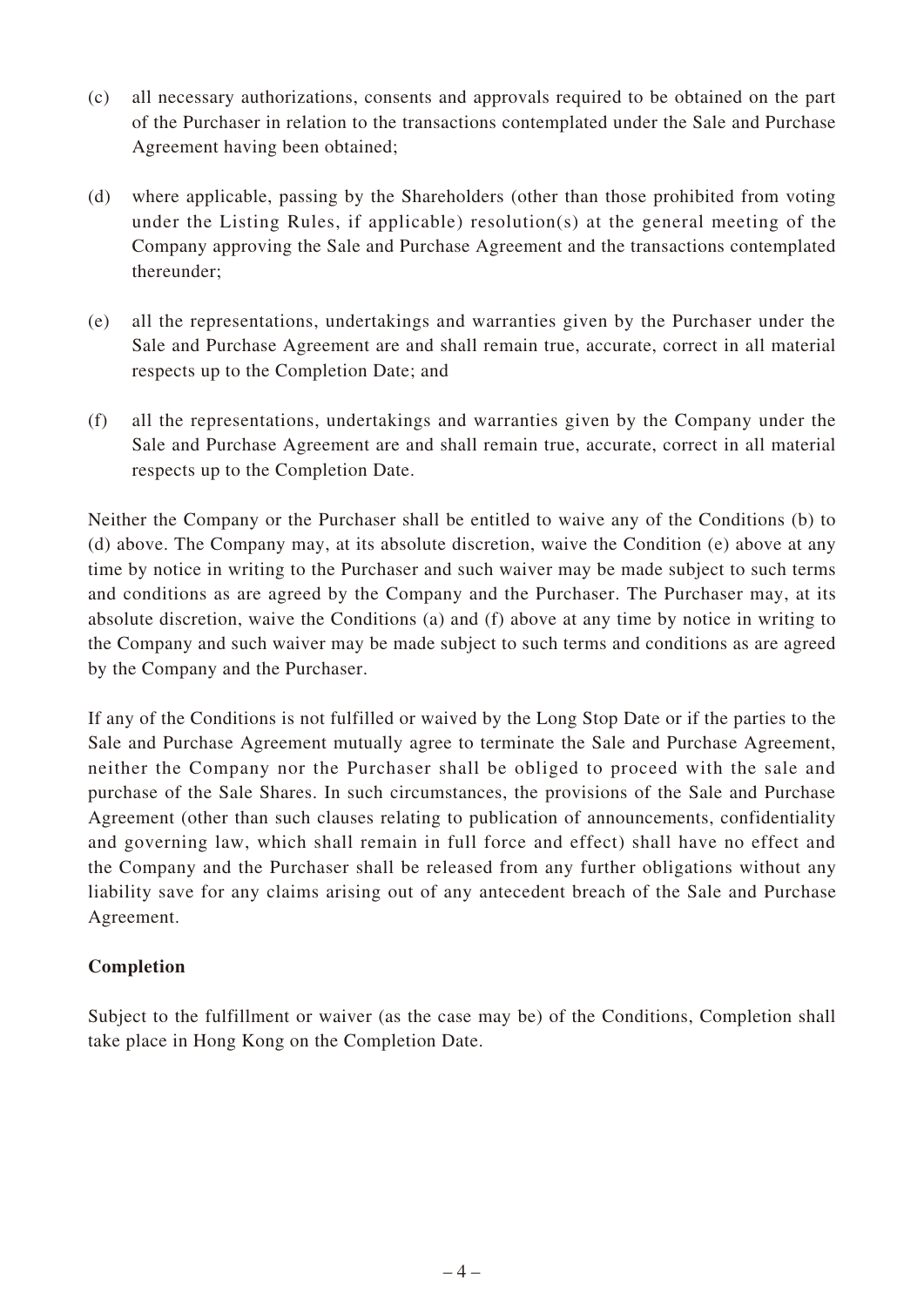### **INFORMATION OF THE PARTIES**

### **The Company and the Group**

The Company is incorporated in Bermuda with limited liability and its Shares are listed on the Main Board of the Stock Exchange (stock code: 618). The Group is principally engaged in distribution of information products, property development and property investment businesses.

### **The Purchaser**

The Purchaser is a company incorporated in the British Virgin Island with limited liability and is principally engaged in investment holding. The Purchaser is wholly owned by Mr. Oh Choon Gan, Eric, who is a Singaporean. Mr. Oh is an entrepreneur and has over 30 years of experience in audit, financial advisory and corporate finance.

To the best of the Director's knowledge, information and belief, after having made all reasonable enquiries, each of the Purchaser and Mr. Oh Choon Gan, Eric is a third party independent of the Company and its connected persons.

### **The Disposal Group**

The Disposal Company is a company established in Hong Kong with limited liability and a direct wholly-owned subsidiary of the Company. The Disposal Company is principally engaged in investment holding.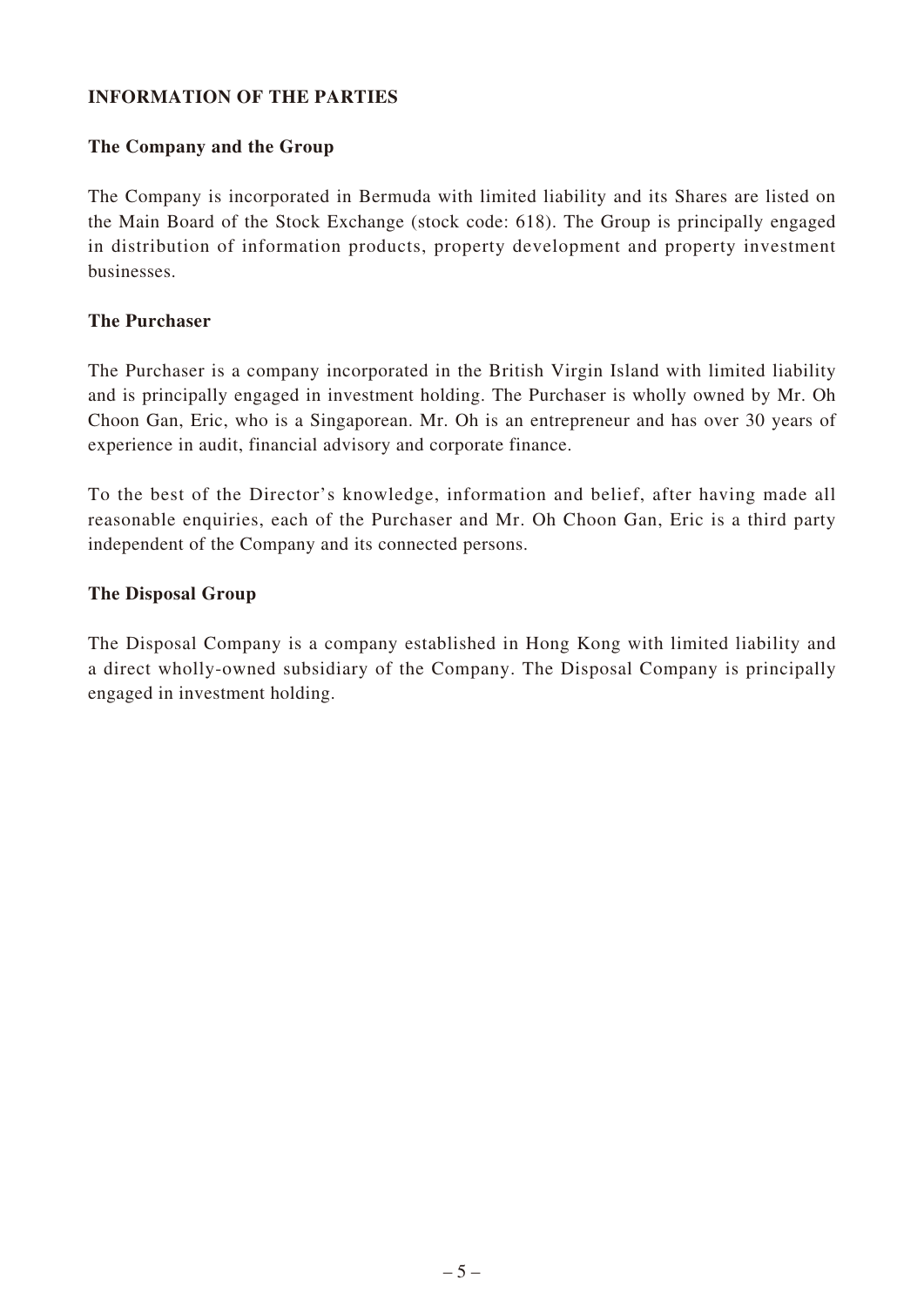The Disposal Group, comprising the Disposal Company and 28 Disposal Subsidiaries owned by the Disposal Company, is principally engaged in property development business in the PRC. Each of the Disposal Subsidiaries is either an intermediary holding company or a company holding property development project(s). Set out below are details of (i) the property development projects being developed by the Disposal Group in the PRC; and (ii) inventories of completed projects held by the Disposal Group:

#### **Location in the PRC Project name Effective equity interest Planned development Expected year of completion Market value in existing state attributable to the Disposal Group as at 30 November 2021 Projected outstanding construction cost required to complete the project (finance costs not included)** *(%) (RMB million) (RMB million) (Note)* Tianjin (天津) 頤和1898 (Yihe 1898\*) 100% Residential 2024 99.0 274.2 北大資源 • 閱府 (PKU Resources • Yuefu\*) 70% Residential 2023 266.0 114.0 Kaifeng, Henan Province (河南開封) 北大資源 • 未名府 (PKU Resources • Mei Ming Mansion\*) 100% Residential 2022 1.157.0 565.0 北大資源 • 未名央著 (PKU Resources • Mei Ming Yangzhe\*) 100% Residential 2025 234.0 753.0 Kunshan, Jiangsu Province (江蘇昆山) 北大資源 • 頤和天樾 花園 (PKU Resources • Yihe Tianyue\*) 100% Residential 2024 1,262.0 804.0 北大資源 •九錦頤和 (PKU Resources • Jiujin Yihe\*) 51% Residential 2025 116.8 744.8 Wuhan, Hubei Province (湖北武漢) 方正國際金融大廈 (Founder International Financial Building\*) 100% Residential, commercial and office 2025 1,567.0 1,514.7 Zhuzhou, Hunan Province (湖南株洲) 北大資源 • 翡翠公園 (PKU Resources • Emerald Park\*) 82% Residential 2023 549.4 518.0 Chengdu, Sichuan Province 北大資源 • 科創城 (四川成都) (PKU Resources • Kechuangcheng\*) 70% Residential, commercial and exhibition center 2025 106.4 764.4

#### *Property development projects*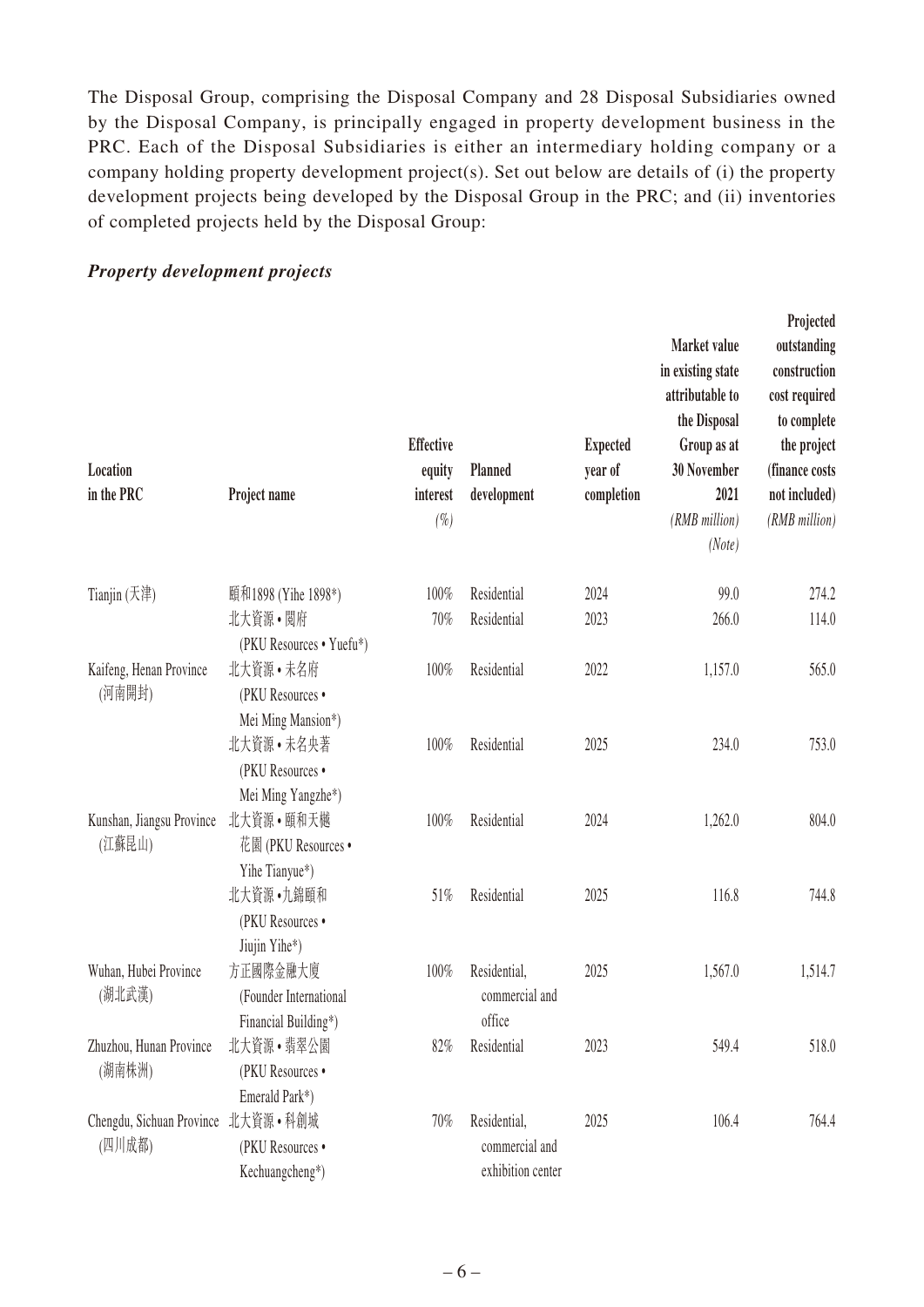| Location<br>in the PRC                    | Project name                   | <b>Effective</b><br>equity<br>interest<br>$(\%)$ | <b>Planned</b><br>development | <b>Expected</b><br>year of<br>completion | Market value<br>in existing state<br>attributable to<br>the Disposal<br>Group as at<br><b>30 November</b><br>2021<br>(RMB million)<br>(Note) | Projected<br>outstanding<br>construction<br>cost required<br>to complete<br>the project<br>(finance costs<br>not included)<br>(RMB million) |
|-------------------------------------------|--------------------------------|--------------------------------------------------|-------------------------------|------------------------------------------|----------------------------------------------------------------------------------------------------------------------------------------------|---------------------------------------------------------------------------------------------------------------------------------------------|
| Kunming,<br>Yunnan Province<br>(雲南昆明)     | 昆明博泰城<br>(Kunming Botai City*) | 85%                                              | Residential and<br>commercial | 2022                                     | 1,551.2                                                                                                                                      | 145.0                                                                                                                                       |
| Dongguan,<br>Guangdong Province<br>(廣東東莞) | 頤和翡翠花園<br>(Yihe Emerald Park*) | 100%                                             | Residential                   | 2024                                     | 2,770.0                                                                                                                                      | 734.0                                                                                                                                       |
| Total                                     |                                |                                                  |                               |                                          | 9,678.8                                                                                                                                      | 6,931.1                                                                                                                                     |

*Note:* The market values of the property development projects were determined based on the preliminary valuation of the property development projects as at 30 November 2021 conducted by an independent valuer.

The aggregate market value of the above property development projects attributable to the Disposal Group as at 30 November 2021 was approximately RMB9,678.8 million without taking into account the projected outstanding construction costs required (finance costs not included) to complete the projects of approximately RMB6,931.1 million.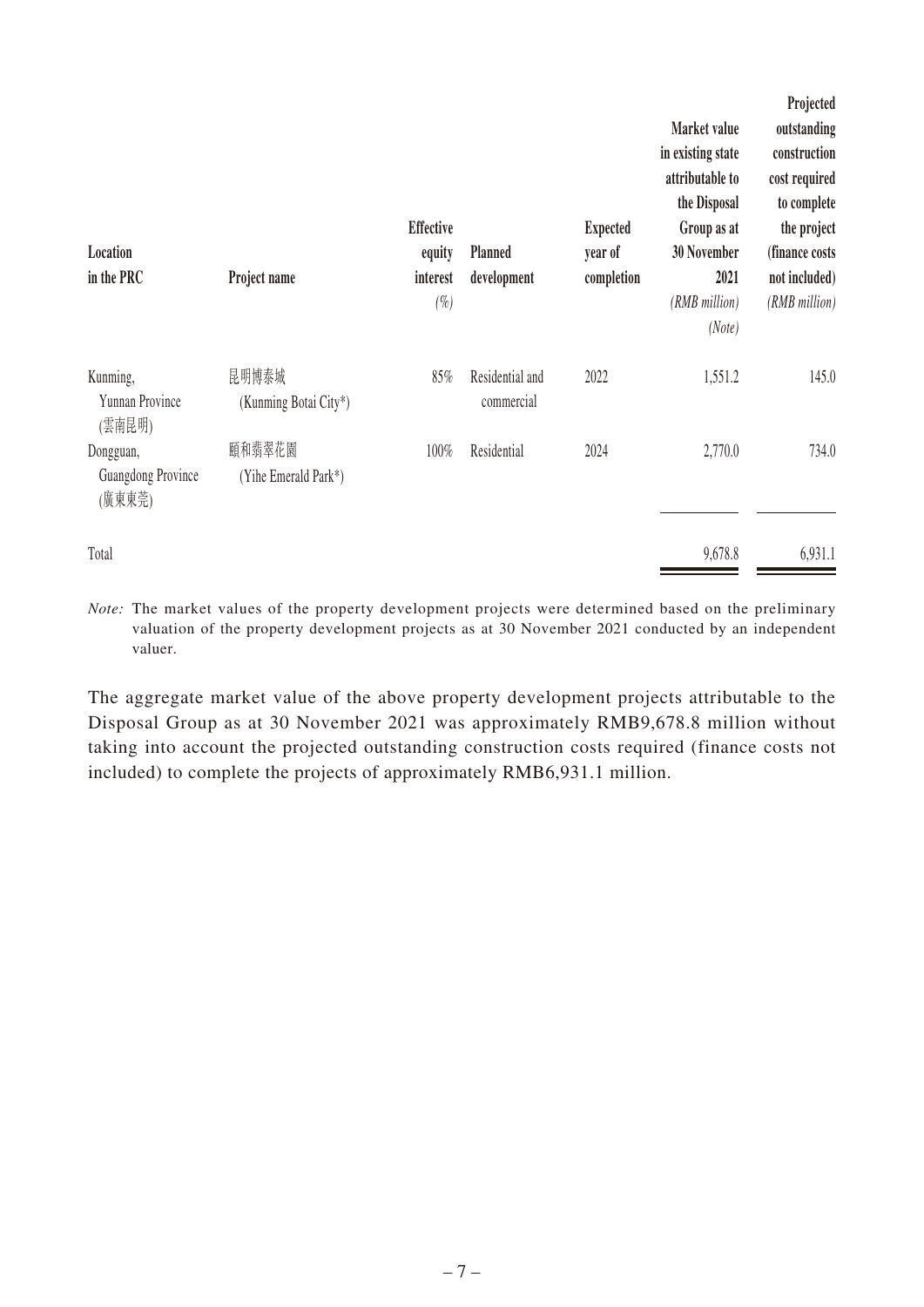# *Inventories of completed projects held by the Disposal Group*

|                                      |                                                  |                                                  |                                                                                                   | Market value<br>attributable<br>to the<br><b>Disposal Group</b>                            |
|--------------------------------------|--------------------------------------------------|--------------------------------------------------|---------------------------------------------------------------------------------------------------|--------------------------------------------------------------------------------------------|
| <b>Location in the PRC</b>           | Project name                                     | <b>Effective</b><br>equity<br>interest<br>$(\%)$ | Type and number of<br>properties held                                                             | as at<br><b>30 November</b><br>2021<br>(RMB million)<br>(Note)                             |
| Tianjin (天津)                         | 北大資源 • 閲城<br>(PKU Resources •<br>Yuecheng*)      | $60\%$                                           | 13 residential units,<br>149 retail shops,<br>330 office units and<br>2,067 car parking<br>spaces | 1,408.2                                                                                    |
|                                      | 北大資源•閲府<br>(PKU Resources ·<br>$Y$ uefu*)        | 70%                                              | 116 villas, 314<br>residential units, 50<br>retail shops and 380<br>car parking spaces            | 126.7                                                                                      |
| Qingdao, Shandong Province<br>(山東青島) | 北大資源廣場<br>(PKU Resources<br>Square*)             | $70\%$                                           | 33 retail shops,<br>605 office units<br>and 783 car parking<br>spaces                             | 928.2                                                                                      |
|                                      | 新都心苑<br>(Xinduxinyuan*)                          | 70%                                              | 22 retail shops and 86<br>car parking spaces                                                      | 27.3                                                                                       |
| Kunshan, Jiangsu Province<br>(江蘇昆山)  | 北大資源 • 九錦頤和<br>(PKU Resources ·<br>Jiujin Yihe*) | 51%                                              | 11 retail shops                                                                                   | 42.8                                                                                       |
| Wuhan, Hubei Province<br>(湖北武漢)      | 武漢國際大廈<br>(International Building<br>of Wuhan*)  | 100%                                             | 68 office units and 20<br>car parking spaces                                                      | No commercial<br>value as<br>allocated land<br>is not freely<br>transferrable<br>in market |
| Zhuzhou, Hunan Province<br>(湖南株洲)    | 北大資源•翡翠公園<br>(PKU Resources •<br>Emerald Park*)  | 82%                                              | 36 villas, 14<br>residential units<br>and 677 car parking<br>spaces                               | 106.6                                                                                      |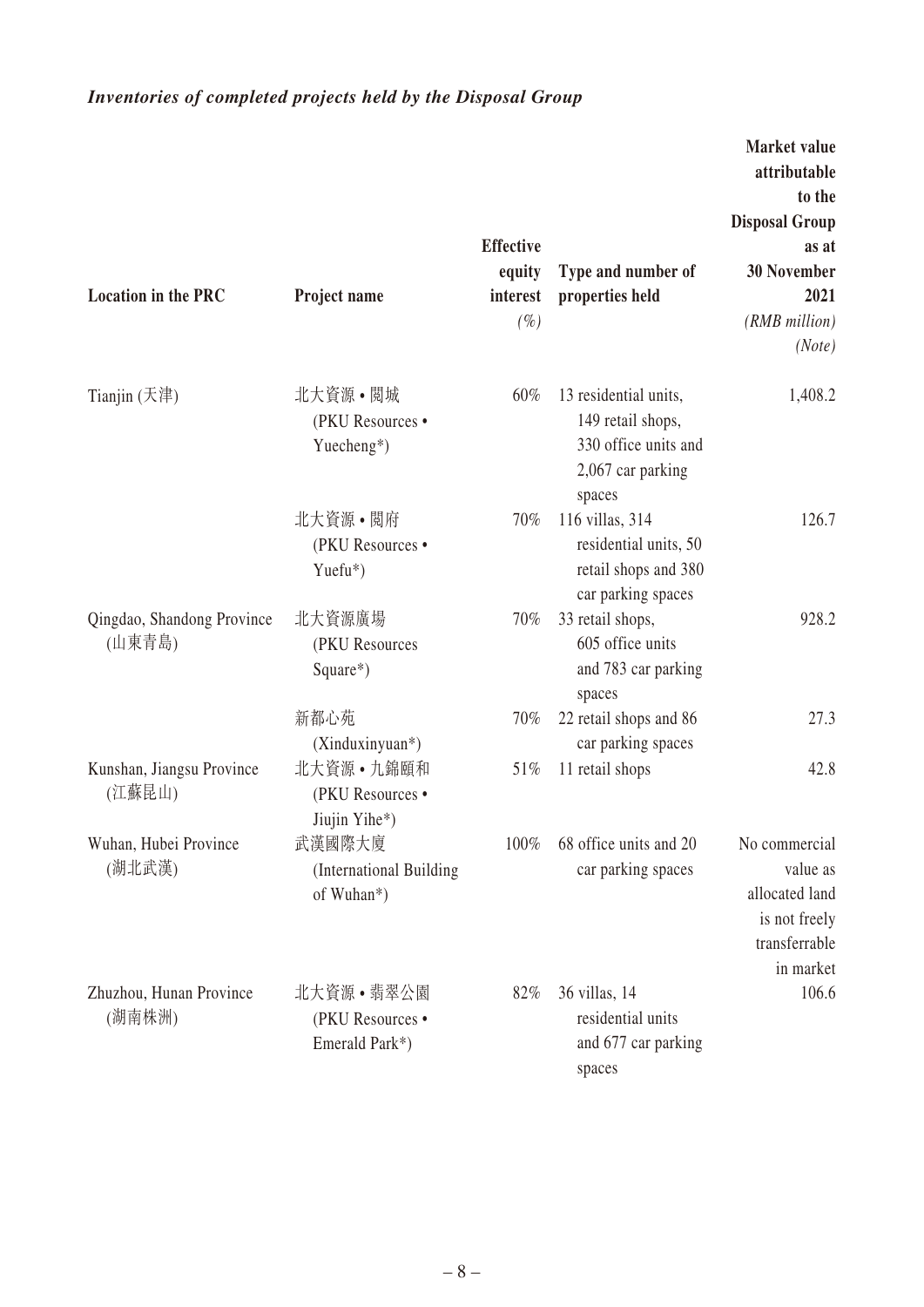| <b>Location in the PRC</b>             | Project name                                                  | <b>Effective</b><br>equity<br>interest<br>$(\%)$ | Type and number of<br>properties held                                                 | Market value<br>attributable<br>to the<br><b>Disposal Group</b><br>as at<br><b>30 November</b><br>2021<br>(RMB million)<br>(Note) |
|----------------------------------------|---------------------------------------------------------------|--------------------------------------------------|---------------------------------------------------------------------------------------|-----------------------------------------------------------------------------------------------------------------------------------|
| Chengdu, Sichuan Province<br>(四川成都)    | 北大資源•頤和雅郡<br>(PKU Resources •<br>Yihe Yajun*)                 | 70%                                              | 36 retail shops and<br>1,534 car parking<br>spaces                                    | 61.6                                                                                                                              |
|                                        | 北大資源 • 溪山越<br>(PKU Resources •<br>Xishanyue*)                 | 70%                                              | 4 villas, 28 retail shops<br>and 89 car parking<br>spaces                             | 17.5                                                                                                                              |
|                                        | 北大資源·燕楠國際<br>(PKU Resources ·<br>Yannan International*)       | 70%                                              | 11 residential units,<br>a hotel, 356 retail<br>shops and 3,491 car<br>parking spaces | 462.7                                                                                                                             |
|                                        | 北大資源 • 頤和翡翠府<br>(PKU Resources •<br>Yihe Emerald<br>Mansion*) | 80%                                              | 2 retail shops and<br>1,258 car parking<br>spaces                                     | 79.2                                                                                                                              |
|                                        | 北大資源 • 公園1898<br>(PKU Resources ·<br>Park 1898*)              | 70%                                              | 79 retail shops,<br>ancillary facilities<br>and 1,146 car<br>parking spaces           | 130.9                                                                                                                             |
| Dongguan, Guangdong<br>Province (廣東東莞) | 博雅公館 1898<br>(Boya Gongguan<br>1898*)                         | 100%                                             | 14 residential units, 45<br>retail shops and 78<br>car parking spaces                 | 134.0                                                                                                                             |
| Total                                  |                                                               |                                                  |                                                                                       | 3,525.7                                                                                                                           |

*Note:* The market values of the completed projects were determined based on the preliminary valuation of the completed projects as at 30 November 2021 conducted by an independent valuer.

The aggregate market value of the above completed projects attributable to the Disposal Group as at 30 November 2021 was approximately RMB3,525.7 million.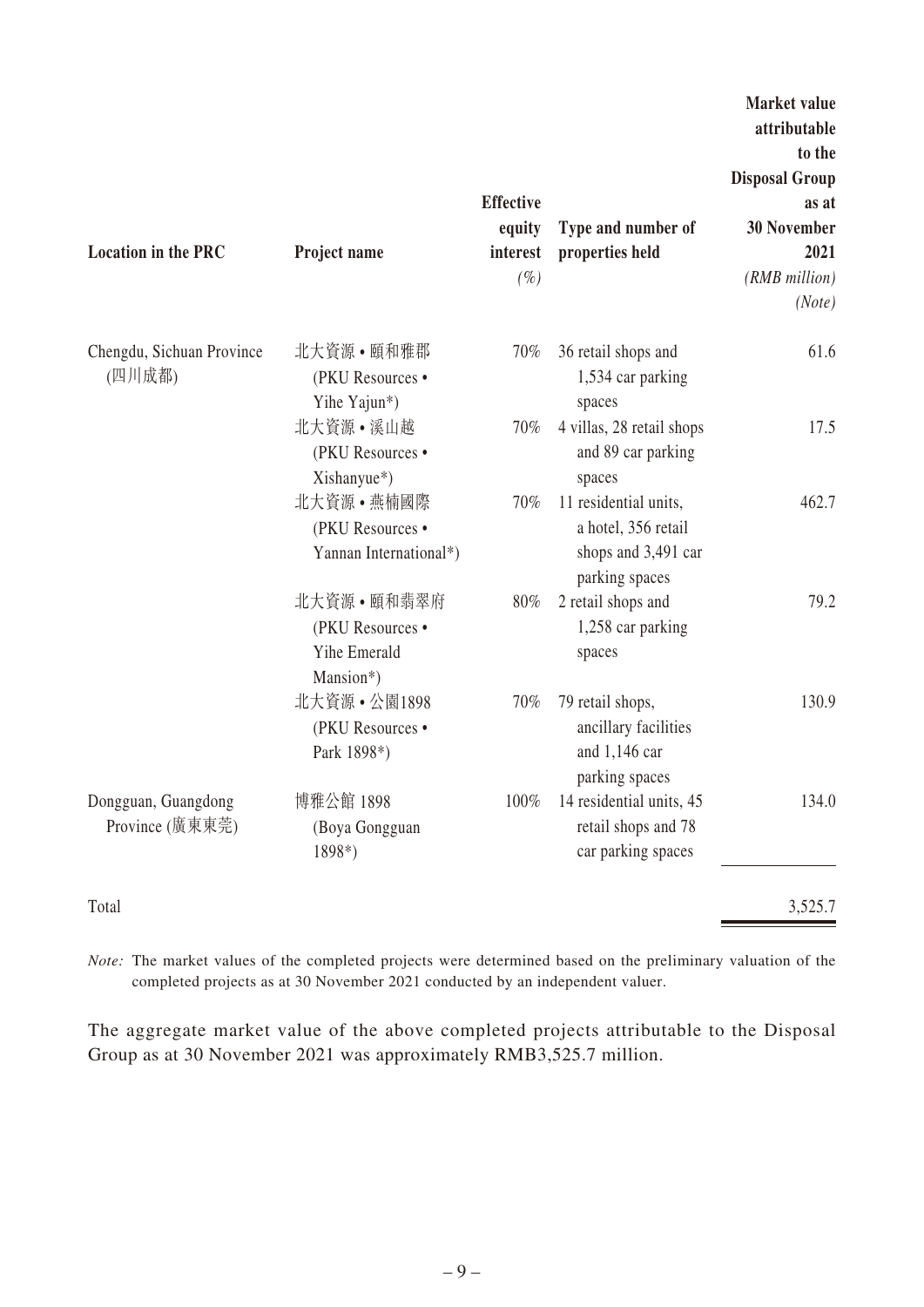### **FINANCIAL INFORMATION OF THE DISPOSAL GROUP**

Set out below is the unaudited consolidated financial information of the Disposal Group for the two years ended 31 December 2019 and 31 December 2020, and for the eleven months ended 30 November 2021 respectively:

|                                       |               | For the year ended<br>31 December | For the<br>eleven months<br>ended<br><b>30 November</b> |
|---------------------------------------|---------------|-----------------------------------|---------------------------------------------------------|
|                                       | 2019          | 2020                              | 2021                                                    |
|                                       |               |                                   | (RMB million) (RMB million) (RMB million)               |
| Revenue                               | 8,885.5       | 2,284.6                           | 2,540.5                                                 |
| Net loss for the year before taxation | 1,182.7       | 1,331.4                           | 1,239.5                                                 |
| Net loss for the year after taxation  | 1,702.9       | 1,391.4                           | 1,282.4                                                 |
|                                       |               |                                   | As at                                                   |
|                                       |               | As at 31 December                 | <b>30 November</b>                                      |
|                                       | 2019          | 2020                              | 2021                                                    |
|                                       | (RMB million) |                                   | (RMB million) (RMB million)                             |
| Total assets                          | 37,299.6      | 30,161.0                          | 21,220.7                                                |
| Total liabilities                     | 38,953.1      | 33,211.9                          | 26,905.0                                                |

*(RMB million)*

### **Major items included in the total assets of the Disposal Group**

| (1) | Inventories, properties held for sale and properties under development |          |
|-----|------------------------------------------------------------------------|----------|
|     | (Note)                                                                 | 15,597.6 |
| (2) | Receivables                                                            | 4,059.4  |
|     | (3) Cash and cash equivalent                                           | 557.0    |
| (4) | Investment properties (Note)                                           | 492.4    |

Net liabilities 1,653.6 3,050.9 5,684.3

*Note:* These figures represent the carrying values of the inventories, properties held for sale, properties under development and investment properties as set out in the unaudited consolidated management accounts of the Disposal Group as at 30 November 2021 which have not been adjusted for the market values of the properties and property development projects held by the Disposal Group as at 30 November 2021. If the market values of the properties and property development projects held by the Disposal Group as at 30 November 2021 were taken into account, the adjusted carrying value of the inventories, properties held for sale and properties under development and the investment properties would be RMB15,646.0 million in aggregate before taking into account the minority interests.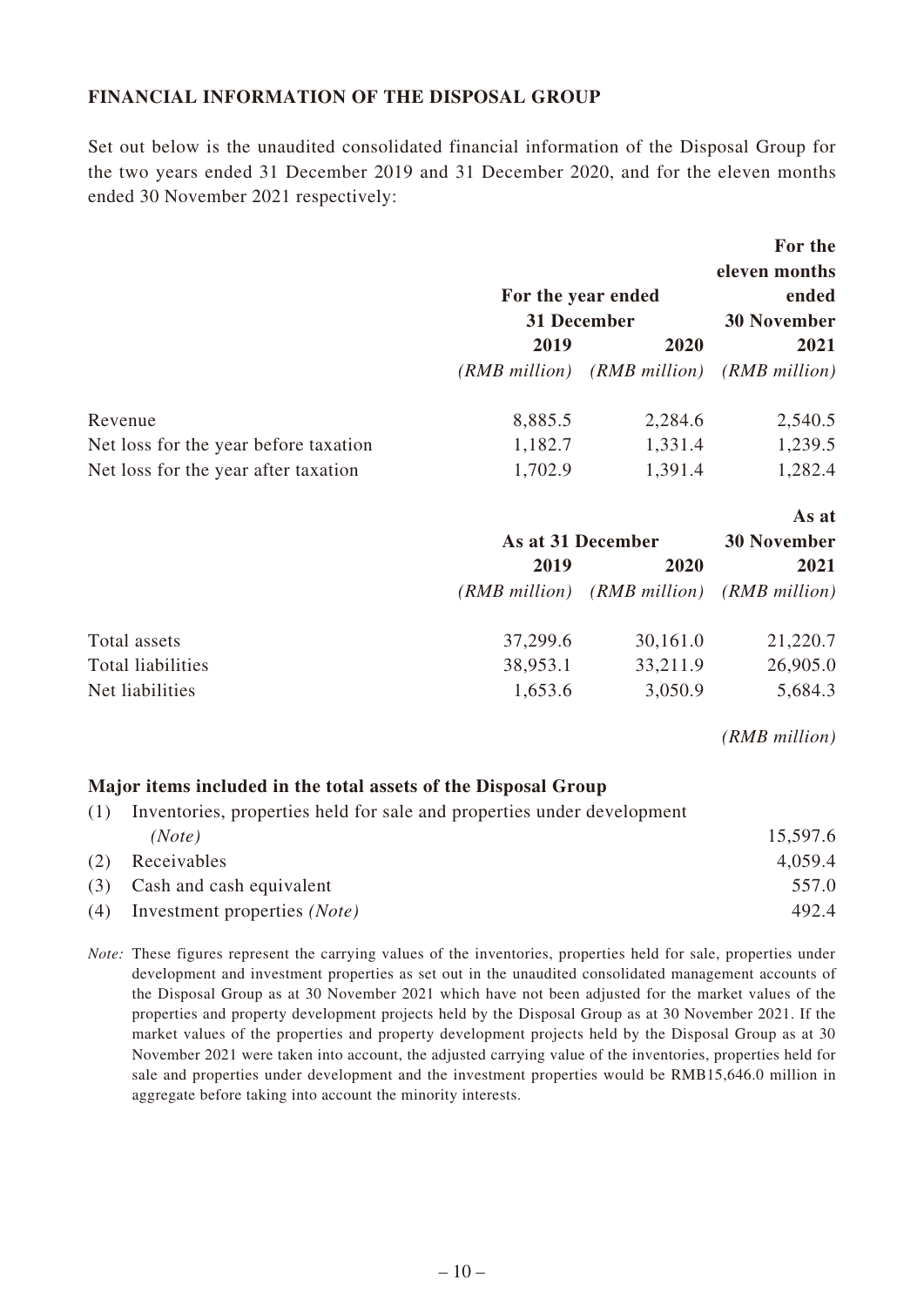| Major item included in the total liabilities of the Disposal Group |                                                   |          |
|--------------------------------------------------------------------|---------------------------------------------------|----------|
|                                                                    | $(1)$ Payables                                    | 15,415.3 |
|                                                                    | (2) Borrowings – current and non-current portions | 7.069.9  |
|                                                                    | (3) Prepayments received                          | 4,189.3  |
|                                                                    | $(4)$ Tax payable                                 | 746.8    |

### **FINANCIAL EFFECT OF THE DISPOSAL**

Immediately after Completion, the Company will cease to have any interests in the Disposal Group. The financial results, assets and liabilities of the Disposal Group will no longer be consolidated into the Group's consolidated financial statements.

As at 30 November 2021, the Disposal Group was indebted to the Retained Group in the aggregate amount of approximately RMB7,530 million. Based on the preliminary assessment, a preliminary impairment on the receivable from the Disposal Group of approximately RMB2,423 million would be made having considered the unaudited consolidated net deficit position of the Disposal Group as at 30 November 2021, the aggregate market value of the property development projects and property inventories attributable to the Disposal Group as at 30 November 2021 and the total liabilities of the Disposal Group. The actual impairment to be recorded is subject to audit by the Company's auditors and may be different from the preliminary amount as stated above.

Based on the Consideration of HK\$20,000,000 and the unaudited net deficit (excluding minority interests) of the Disposal Group as at 30 November 2021, it is expected that the Group would record a net gain from the Disposal of approximately RMB3,778 million, before taking into account the expenses in relation to the Disposal and after taking into account the market value of the properties and property development projects attributable to the Disposal Group, minority interests of the Disposal Group and the preliminary impairment of the receivable from the Disposal Group as disclosed above. The actual net gain from the Disposal can only be determined at Completion based on the financial information of the Disposal Group at Completion and shall be subject to audit by the Company's auditors.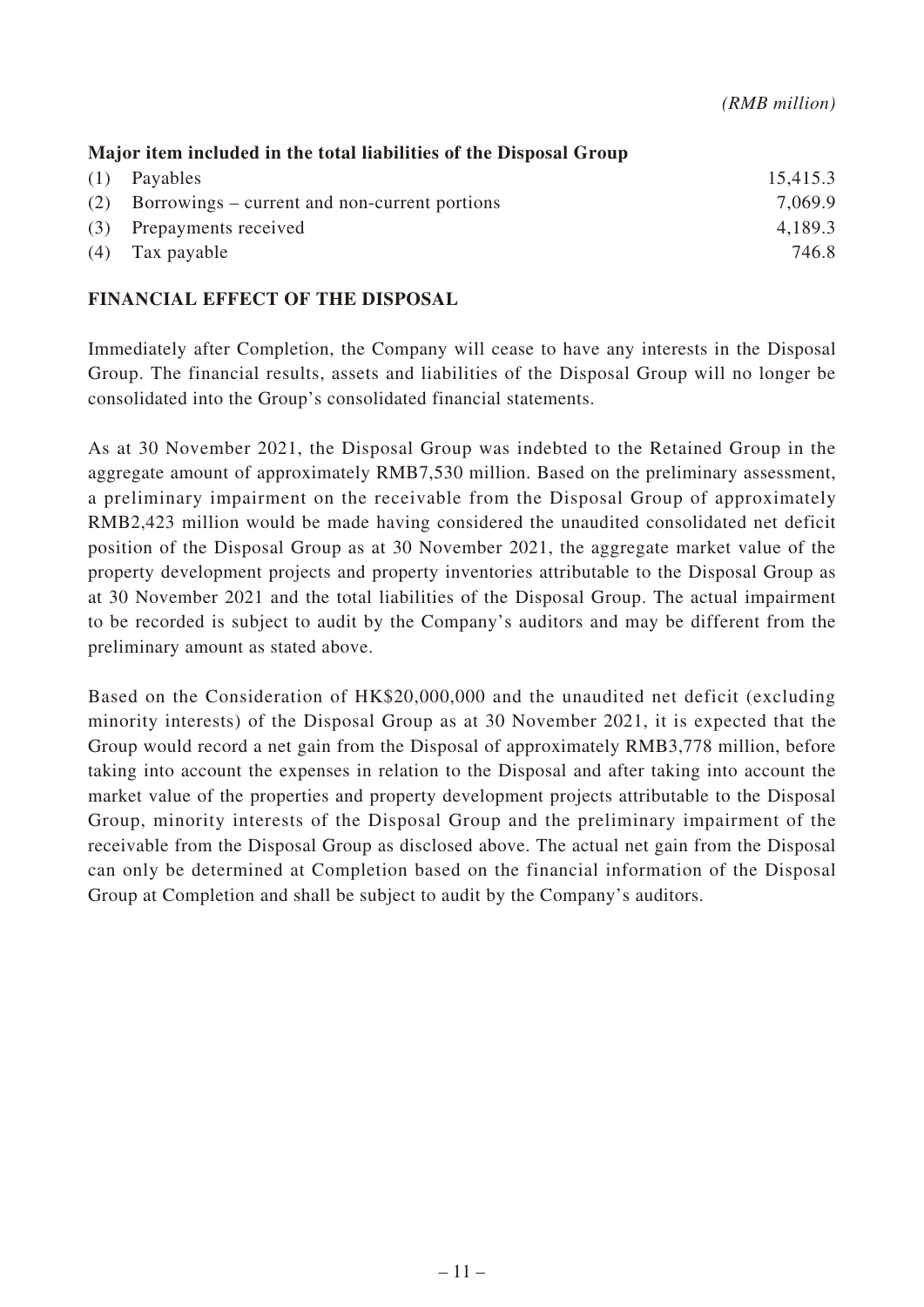### **REASONS FOR AND BENEFITS OF THE DISPOSAL**

Following the change in the composition of the Board since October 2021, the current Board has been reviewing the business operations of the Group and its financial performance and positions with a view to devise an action plan for resumption. The Board considered that the Disposal will enable the Company to realize its investment in the Disposal Group and fulfill the Resumption Guidance in order to resume the trading in the Shares as soon as practicable. In particular, the Board has considered the following issues:

### **(1) Impacts on the financial reporting of the Group**

On 30 March 2021, the Company published its 2020 Annual Results. Subsequently, the administrator of Peking Founder, being a former controlling Shareholder, informed the Company that the amount due to Resources Group in "other payables and accruals" in the consolidated statement of financial position of the Company as at 31 December 2020 should be revised. The amount due to Resources Group represents the amount owed by the Disposal Group to Resources Group. The Company withheld the publication of the 2020 Annual Report as the management of the Company needed time to reconcile the balance with Resources Group and to further discuss and consult on whether to adjust the consolidated financial statements of the Company. As a result, trading in the Shares was suspended since 26 April 2021.

On 12 January 2022, the Company published the 2020 Annual Report. However, in view of the dispute in the amount due to Resources Group, the auditor of the Company, stated in its independent auditor's report set out in the 2020 Annual Report that they are unable to form an opinion on the consolidated financial statements of the Group, on the basis of, among others, the uncertainties relating to an amount due to Resources Group and its subsidiaries.

The Board is concerned that the on-going dispute in respect of the Alleged Debt has affected the normal financial reporting cycle of the Company and resulted in the delay in the publication of the 2020 Annual Report which may also affect the subsequent timetable for publication of financial results of the Group.

Furthermore, it is one of the resumption conditions under the Resumption Guidance that the Company shall publish the revised consolidated financial statements for the year ended 31 December 2020 and address any audit modifications, which requires the Company to take all necessary actions to address the disclaimer of opinion with respect to the amount due to the Resources Group to the effect that no such disclaimer of opinion will be made in the forthcoming audited financial statements of the Company. Having considered the unresolved disputes and on-going RG Litigation initiated by Resources Group against Resources Investment with respect to the Alleged Debt, the Company faces difficulties in providing its auditor with sufficient and appropriate audit evidence to substantiate the amount owed by the Disposal Group to Resources Group and to remove such disclaimer of opinion in the forthcoming audited financial statements, which would significantly affected the Company's progress in fulfilling the Resumption Guidance.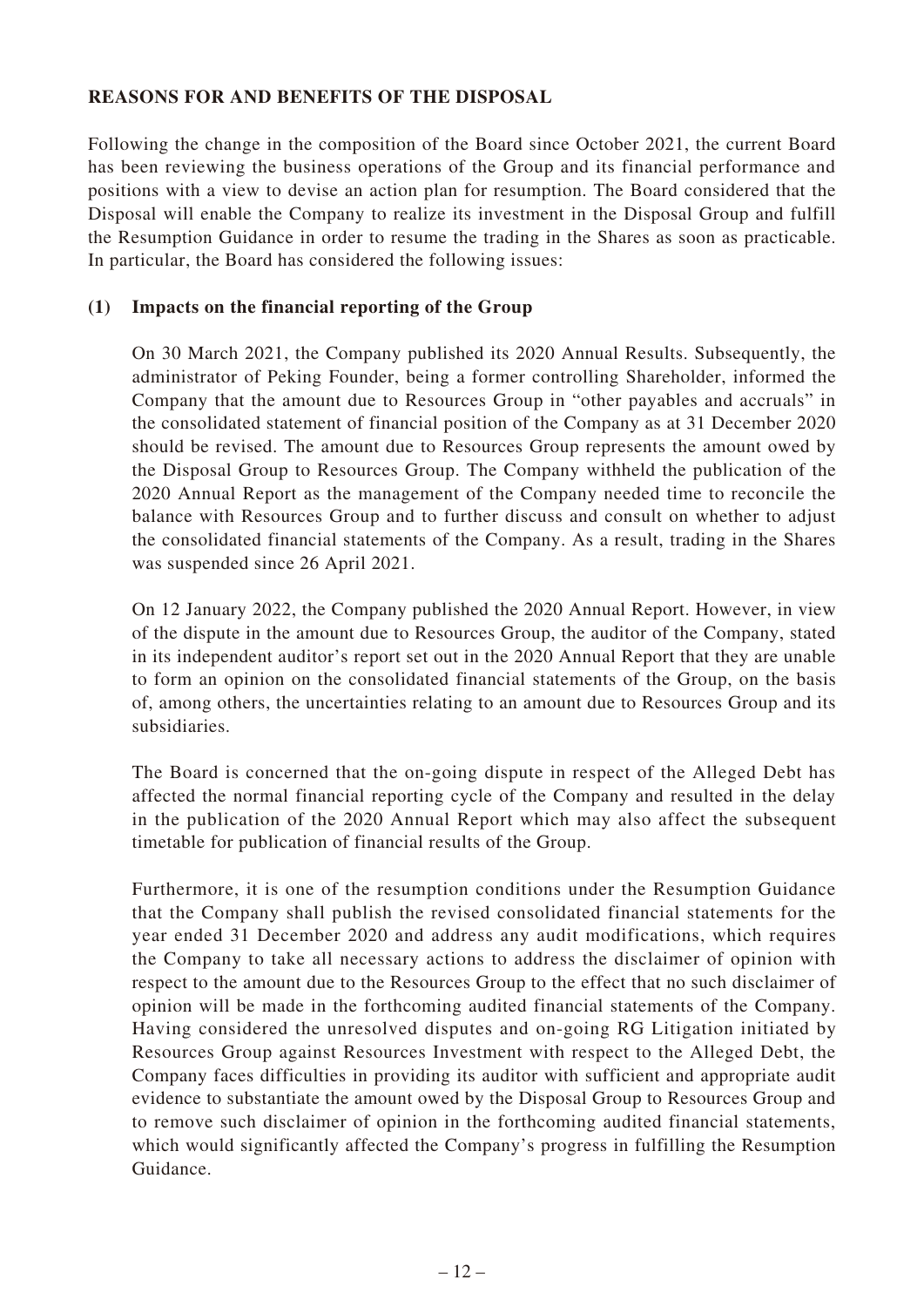Following completion of the Disposal, the financial results of the Disposal Group will be deconsolidated from the Group, thereby reducing the impacts on the Company's financial statement caused by the disputes in respect of the Alleged Debt.

### **(2) RG Litigation by Resources Group relating to the amount due to Resources Group**

Due to the dispute of the amount due to Resources Group, Resources Group filed the RG Litigation in the Beijing Court against Resources Investment in respect of the amount of approximately RMB7,926 million (i.e. the Alleged Debts) allegedly owed by Resources Investment to Resources Group. According to the relevant court documents, Resources Group demanded that (i) Resources Investment immediately pay to Resources Group the Alleged Debts; (ii) Resources Investment pay the overdue interests in respect of the Alleged Debts based on the loan prime rate announced by the 全國銀行間同業拆借中  $\dot{\mathcal{L}}$  (National Interbank Funding Center\*) for the period from the date of the statement of claim to the actual date of full settlement of the Alleged Debts; and (iii) the costs of the litigation be borne solely by Resources Investment.

The RG Litigation imposes significant uncertainty on the Disposal Group. Furthermore, the amount of resources, in the form of time, financial and human resources, required for the Group to deal with the RG Litigation may be significant. This would cause additional distractions for the management of the Group in its efforts to resolve the issues leading to the suspension of trading in the Shares and to enable the Company to comply with the Resumption Guidance. Following completion of the Disposal, the Disposal Group will no longer be part of the Group and therefore removes the uncertainties arising from the RG Litigation.

### **(3) Suspected Misappropriate and Misconduct implicated the Disposal Group**

As set out in the Company's announcement dated 10 December 2021, the Company conducted an investigation on the discrepancies between the Alleged Debts and the records of the Group, and based on the information available, the Board has discovered that, Resources Group, being a former controlling Shareholder, is suspected to have carried out the Misappropriation, and Mr. Zeng Gang, a former executive Director, is suspected to have carried out the Misconduct. For details of the Misappropriation and the Misconduct, please refer to the Company's announcement dated 10 December 2021.

The Board is concerned that the Misappropriation and the Misconduct will have adverse implications on certain Disposal Subsidiaries, namely Resources Hubei, which is an indirect wholly-owned subsidiary of the Disposal Company, and Kunshan Hi-Tech, which is an indirect non wholly-owned subsidiary of the Disposal Company. Following completion of the Disposal, the Disposal Group will no longer be part of the Group and therefore remove the uncertainties arising from the Misappropriation and the Misconduct, which are related to the RG Litigation.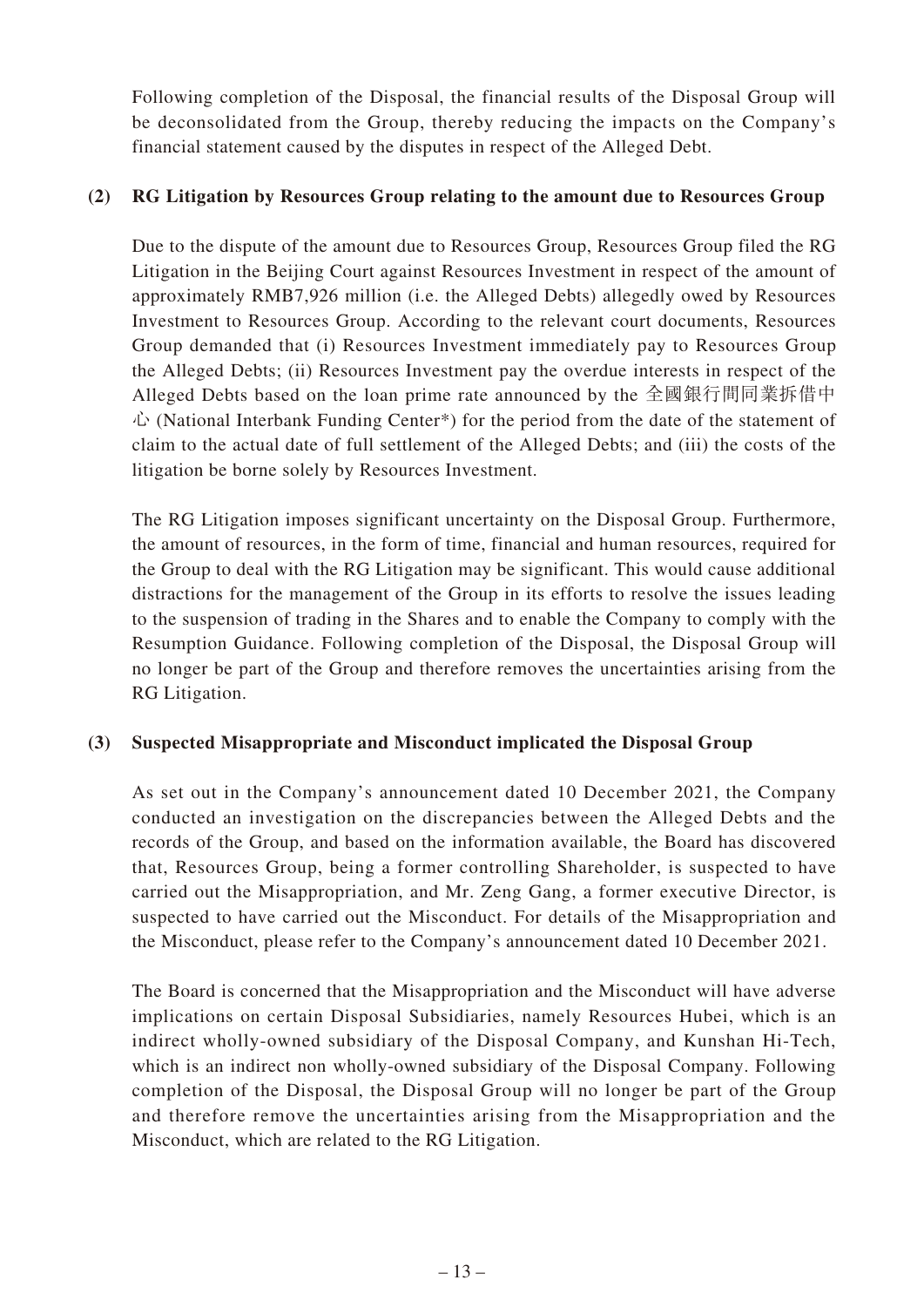### **(4) Business of the Disposal Group**

The principal business of the Disposal Group is property development and property investment. In recent months, the debt crisis faced by Chinese property developers has affected the sentiment in China's property market with reports from the media that some Chinese property developers have struggled to keep up with interest payments on their debts. This has adversely affected the financing ability of property development projects and the banks and financial institutions are less willing to finance property development projects due to high risk unless they can impose higher interest rates. Furthermore, with rising concerns over development and construction progress of property projects and non-delivery of completed units, the weak sentiment in China's property market has affected the buying interest of potential customers and property price.

As set out in the section headed "INFORMATION OF THE PARTIES – The Disposal Group" above, the Disposal Group has property development projects which are still in the development and construction stage and require additional financing to continue with the development projects. Based on the estimates of the management of the Group, the aggregate amount of funding required for the development projects is approximately RMB6,931.1 million. In view of the aforesaid current market conditions and the current financial position of the Disposal Group, it is unlikely that the Disposal Group will be able to finance its property development project with its internal resources or by way of equity financing and there is significant uncertainty on the Disposal Group's property development projects and prospects. Accordingly, the management of the Group is of the view that the Disposal Group would not make any significant level of positive contributions to the Group in the short term. Following the Disposal, although the Retained Group will continue to hold a few property development projects, which are facing similar current market conditions and uncertainties, the management consider that the scale of the property development projects following completion of the Disposal will be relatively smaller and more manageable.

### **(5) Financial positions of the Disposal Group**

The Disposal Group had net deficit attributable to its shareholders of approximately RMB3,050.9 million and RMB5,684.3 million as at 31 December 2020 and 30 November 2021 respectively. As mentioned above, the management of the Group expects that the Disposal Group would finance the property development projects by debt financing. This would impose a significant impact on the indebtedness positions of the Group and the Disposal Group and worsen their respective net deficit positions. Moreover, as most of the properties of the Disposal Group have been pledged with banks and financial institutions to secure the loans from them, the Disposal Group would not have other assets available for collaterals to secure debt financing for its property development projects. As mentioned above, the property market in China is experiencing weak sentiment which may have adverse impact on the valuation of the property portfolio of the Disposal Group. The net deficit position of the Disposal Group and lower valuation of the property portfolio may potentially lead to breach of loan covenants resulting in enforcement of pledged properties or affect the bargaining position of the Disposal Group with banks and financial institutions when the loans are due for renewal.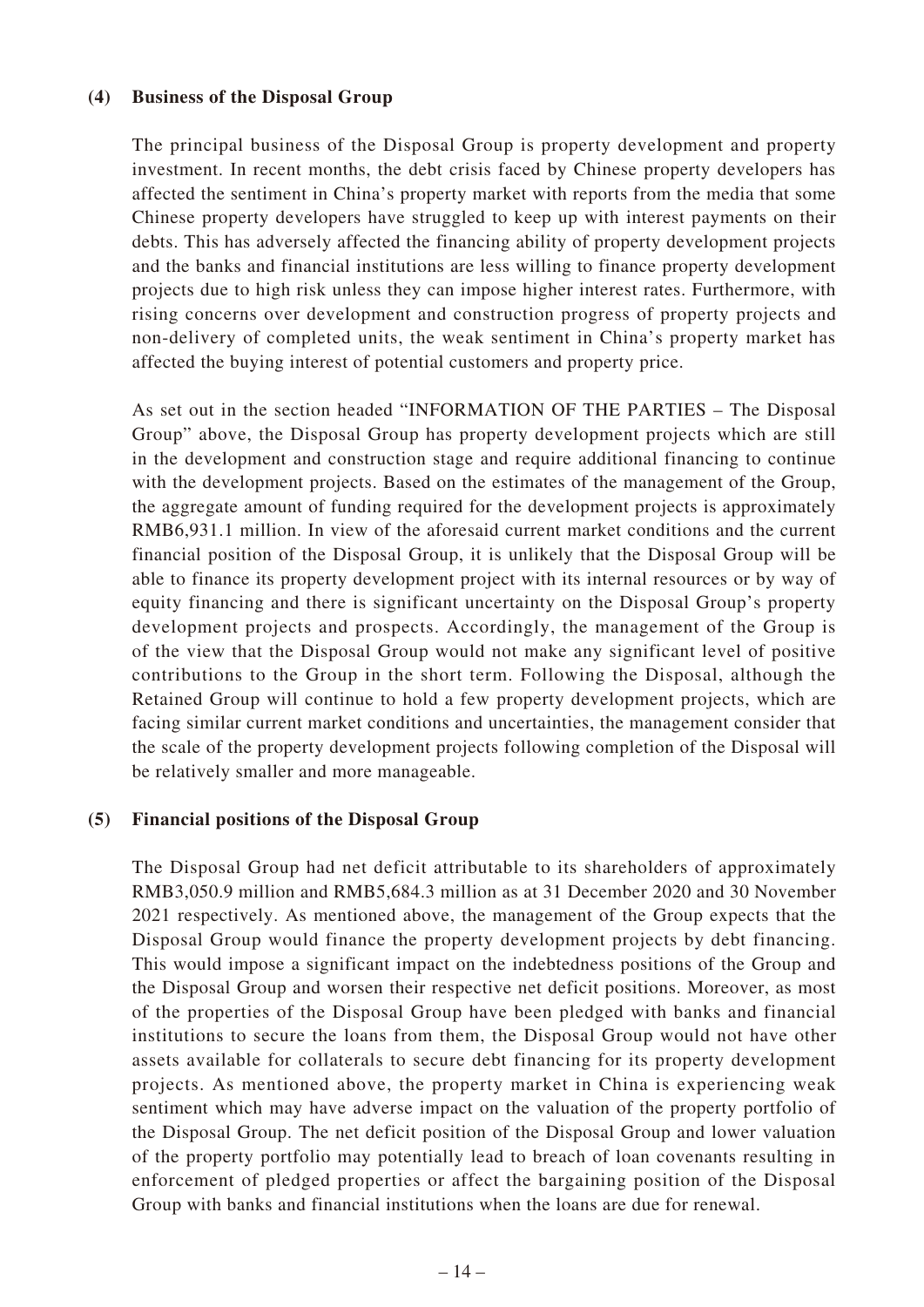In view of the various business challenges faced by the Group, the management of the Group is determined to turn the Group around with a view to lowering the debt ratio of the Group, improving its cash reserve, laying a solid foundation for the Group's longterm development and facilitating the restructuring of the financial position of the Group, the Board believes that the Disposal represents a good opportunity for the Group to realize its investment in the Disposal Group and improve the financial position of the Group for its future development and prospects.

In light of the above, the Directors consider that the terms of the Sale and Purchase Agreement and the transactions contemplated thereunder are fair and reasonable and in the interests of the Company and its Shareholders as a whole.

### **USE OF PROCEEDS**

Pursuant to the Sale and Purchase Agreement, the Consideration shall be satisfied by the Purchaser offsetting in full against part of the Rui Cheng Debt on dollar-for-dollar basis on the Completion Date. As such, there will not be any cash proceeds generated from the Disposal.

### **LISTING RULES IMPLICATIONS**

As the highest applicable percentage ratio calculated with reference to Rule 14.07 of the Listing Rules in respect of the Disposal contemplated under the Sale and Purchase Agreement exceeds 25% but is less than 75%, the Disposal constitutes a major transaction of the Company under Chapter 14 of the Listing Rules and is subject to the reporting, announcement and Shareholders' approval requirements under Chapter 14 of the Listing Rules.

None of the Directors had material interests in the Disposal and hence no Director is required to abstain from voting on the Board resolutions approving the Sale and Purchase Agreement and the transactions contemplated thereunder.

To the best of the knowledge, information and belief of the Board, having made all reasonable enquiries, none of the Shareholders has a material interest in the Disposal and therefore, no Shareholder will be required to abstain from voting on the resolution(s) to be proposed at the SGM to approve the Sale and Purchase Agreement and the transactions contemplated thereunder.

As at the date of this announcement, Ample Grace, being a Substantial Shareholder, is interested in 1,918,000,000 Shares, representing 29.89% of the total issued share capital of the Company. Ample Grace is owned as to 60% by Mr. Wang Guiwu and 40% by Mr. Wong Kai Ho, both being executive Directors. Ample Grace has given an undertaking in writing to the Company that it will vote in favour of the resolution(s) to be proposed at the SGM to approve the Sale and Purchase Agreement and the transactions contemplated thereunder.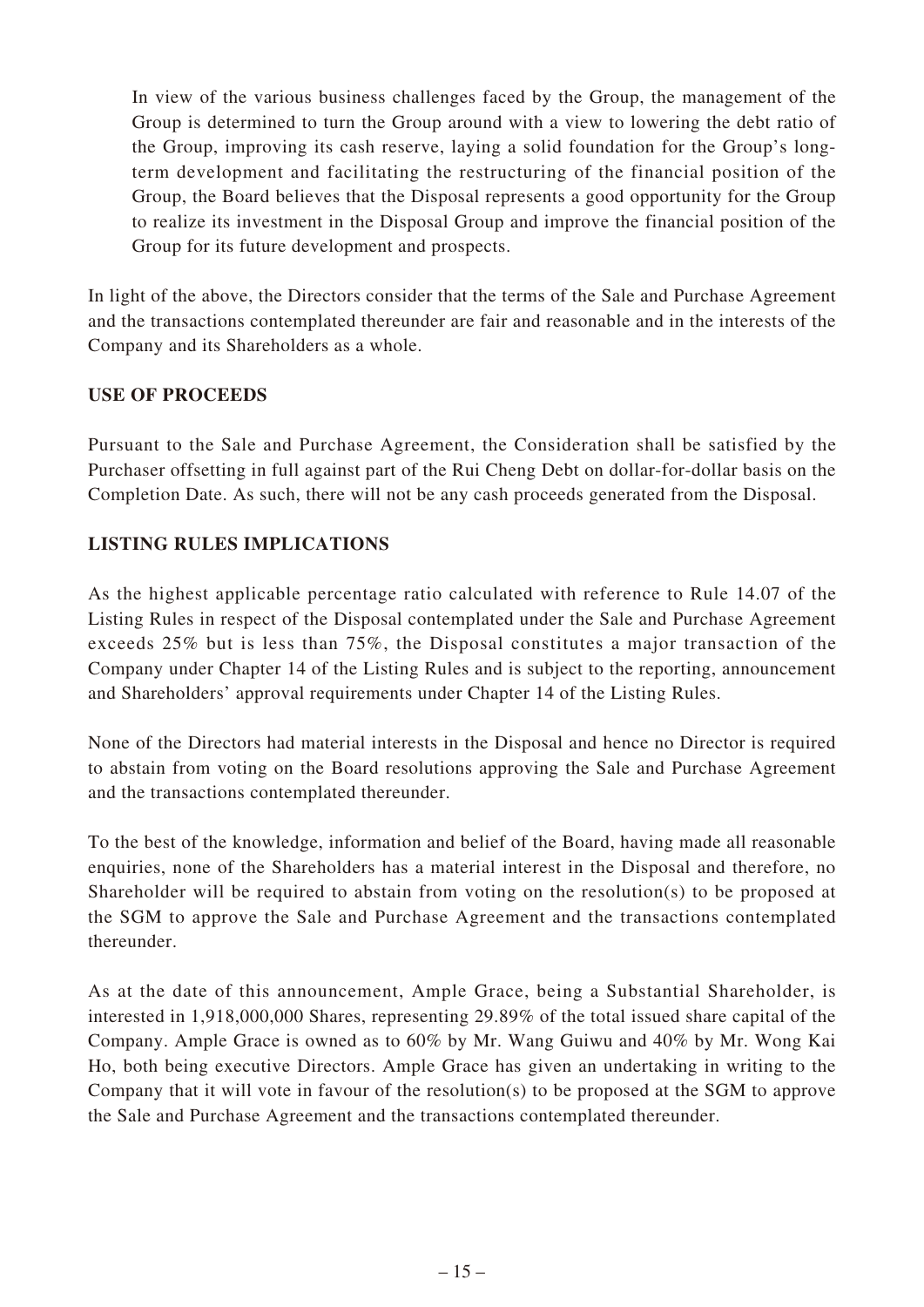### **DESPATCH OF CIRCULAR**

A SGM will be convened and held for the Shareholders to consider and, if thought fit, to approve, among other matters, the Sale and Purchase Agreement and the transactions contemplated thereunder. A circular containing, among other things, (i) further details of the Sale and Purchase Agreement and the transactions contemplated thereunder; (ii) a property valuation report on the Properties; (iii) other information as required to be disclosed under the Listing Rules; and (iv) a notice of the SGM, will be despatched to the Shareholders on or before 16 February 2022 in order to allow sufficient time for the Company to prepare the necessary information to be included in the circular.

### **WARNING**

**Completion is conditional on the Conditions being fulfilled (or waived). Accordingly, the Disposal may or may not materialize. Shareholders and potential investors of the Company are reminded to exercise caution when dealing in the securities of the Company.**

### **CONTINUED SUSPENSION OF TRADING**

At the request of the Company, trading in the Shares on the Stock Exchange was suspended from 9:00 a.m. on 26 April 2021 and will remain suspended until further notice.

### **DEFINITIONS**

In this announcement, unless the context requires otherwise, the following expressions have the following meanings:

| "2020 Annual Report"  | the annual report for the financial year ended 31 December<br>2020 published by the Company on 12 January 2022                                                                                                                                      |
|-----------------------|-----------------------------------------------------------------------------------------------------------------------------------------------------------------------------------------------------------------------------------------------------|
| "2020 Annual Results" | the final results announcement for the financial year ended<br>31 December 2020 published by the Company on 30 March<br>2021                                                                                                                        |
| "Alleged Debt"        | the amounts of approximately RMB7,926 million allegedly<br>owing by Resources Investment to Resources Group as<br>claimed by Resources Group in its civil proceeding filed in<br>the Beijing Court against Resources Investment in November<br>2021 |
| "Ample Grace"         | Ample Grace Investments Limited, a company incorporated<br>in the British Virgin Islands with limited liability and a<br>Substantial Shareholder                                                                                                    |
| "Beijing Court"       | The First Intermediate People's Court of Beijing                                                                                                                                                                                                    |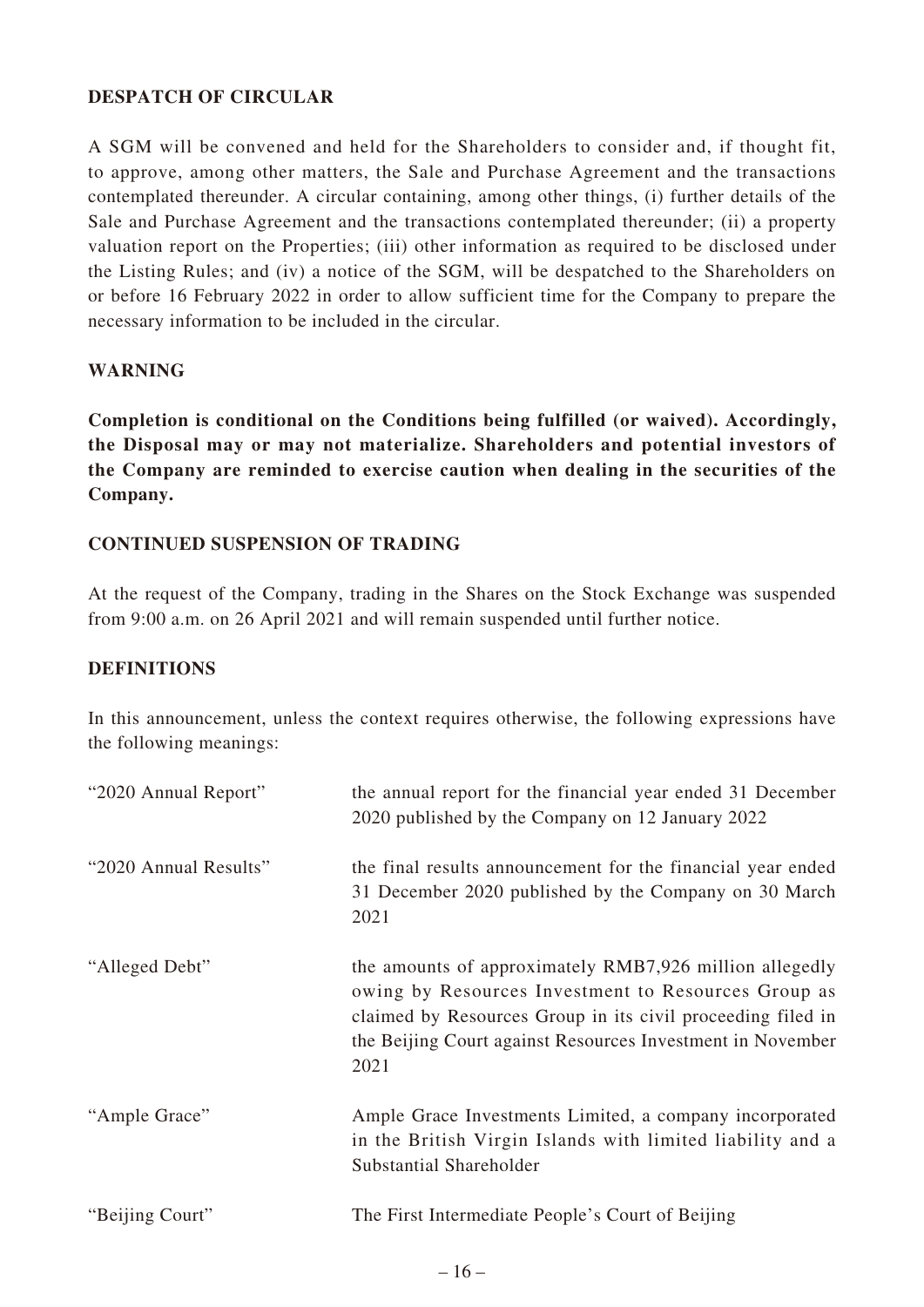| "Board"               | the board of Directors                                                                                                                                                                                                                                                                                             |
|-----------------------|--------------------------------------------------------------------------------------------------------------------------------------------------------------------------------------------------------------------------------------------------------------------------------------------------------------------|
| "Business Day(s)"     | a day on which banks are generally open for business in<br>Hong Kong, except a Sunday and a Saturday or a day on<br>which a tropical cyclone warning signal no. 8 or above or a<br>"black" rainstorm warning signal is hoisted in Hong Kong at<br>any time between 9:00 a.m. and 5:00 p.m.                         |
| "Company"             | Peking University Resources (Holdings) Company Limited<br>(北大資源 (控股) 有限公司), an exempted company<br>incorporated in Bermuda with limited liability, and the<br>Shares of which are listed on the Main Board of the Stock<br>Exchange (stock code: 618), being the vendor of the Sale<br><b>Shares</b>               |
| "Completion"          | completion of the sale and purchase of the Sale Shares in<br>accordance with the terms and conditions of the Sale and<br>Purchase Agreement                                                                                                                                                                        |
| "Completion Date"     | a date falling within three Business Days after the fulfillment<br>(or waiver) of the Conditions (or such other date as the<br>Company and the Purchaser may mutually agree in writing),<br>on which Completion is to take place in accordance with the<br>terms and conditions of the Sale and Purchase Agreement |
| "Conditions"          | the conditions precedent specified under the Sale and<br>Purchase Agreement as set out in the section headed "Sale<br>and Purchase Agreement – Conditions Precedent" in this<br>announcement                                                                                                                       |
| "connected person(s)" | has the meaning ascribed to it under the Listing Rules                                                                                                                                                                                                                                                             |
| "Consideration"       | the total consideration of HK\$20,000,000 payable by the<br>Purchaser to the Company for the Sale Shares under the Sale<br>and Purchase Agreement for the Disposal                                                                                                                                                 |
| "Director(s)"         | directors of the Company                                                                                                                                                                                                                                                                                           |
| "Disposal"            | the proposed disposal of the Sale Shares by the Company<br>to the Purchaser pursuant to the terms and conditions of the<br>Sale and Purchase Agreement                                                                                                                                                             |
| "Disposal Company"    | Hong Kong Huzi Limited (香港琥諮有限公司), a company<br>incorporated in Hong Kong with limited liability, and a<br>direct wholly-owned subsidiary of the Company                                                                                                                                                           |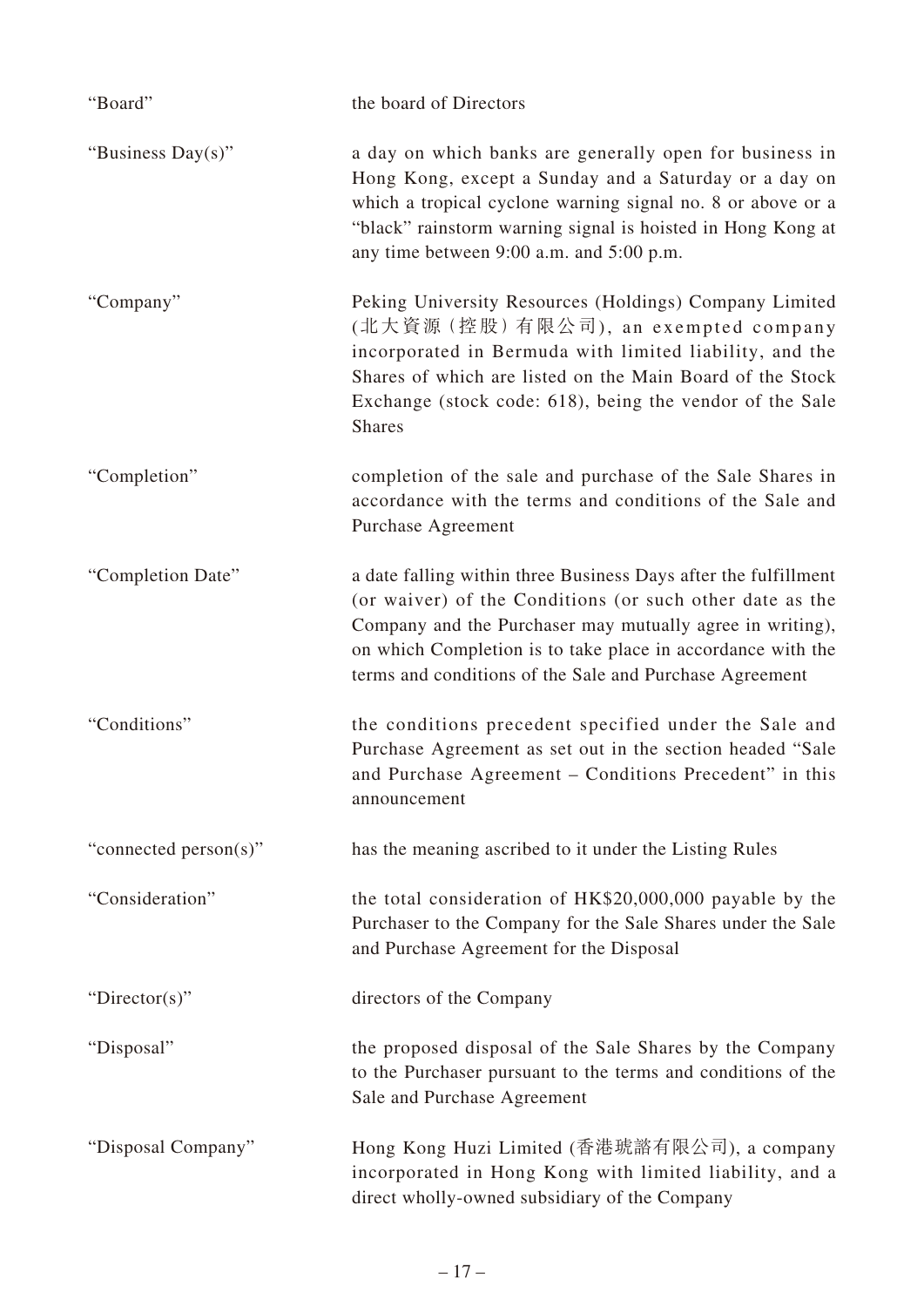| "Disposal Group"        | the Disposal Company and the Disposal Subsidiaries                                                                                                                                                                                                                                                                                                                                                                                                                                                                      |
|-------------------------|-------------------------------------------------------------------------------------------------------------------------------------------------------------------------------------------------------------------------------------------------------------------------------------------------------------------------------------------------------------------------------------------------------------------------------------------------------------------------------------------------------------------------|
| "Disposal Subsidiaries" | the 28 subsidiaries owned by the Disposal Company and<br>"Disposal Subsidiary" means any one of them                                                                                                                                                                                                                                                                                                                                                                                                                    |
| "Encumbrance $(s)$ "    | any mortgage, charge, pledge, lien, hypothecation,<br>encumbrance or other security arrangement of any kind; or<br>other third party right (including pre-emptive right) of any<br>kind                                                                                                                                                                                                                                                                                                                                 |
| "Founder Information"   | Founder Information (Hong Kong) Limited (in liquidation),<br>a company incorporated in Hong Kong with limited liability<br>and a former controlling Shareholder of the Company                                                                                                                                                                                                                                                                                                                                          |
| "Group"                 | the Company and its subsidiaries                                                                                                                                                                                                                                                                                                                                                                                                                                                                                        |
| "HK\$"                  | Hong Kong Dollars, the lawful currency of Hong Kong                                                                                                                                                                                                                                                                                                                                                                                                                                                                     |
| "Hong Kong"             | the Hong Kong Special Administrative Region of the PRC                                                                                                                                                                                                                                                                                                                                                                                                                                                                  |
| "Kunshan Hi-Tech"       | 昆山高科電子藝術創意產業發展有限公司 (Kunshan Hi-<br>Tech Electronic Arts Creative Industry Development Co.,<br>Limited*), a company established in the PRC with limited<br>liability, being an indirect 51%-owned subsidiary of the<br>Disposal Company, and a Disposal Subsidiary                                                                                                                                                                                                                                                       |
| "Listing Rules"         | the Rules Governing the Listing of Securities on the Stock<br>Exchange                                                                                                                                                                                                                                                                                                                                                                                                                                                  |
| "Long Stop Date"        | 28 February 2022 (or such later date mutually agreed in<br>writing by the Company and the Purchaser)                                                                                                                                                                                                                                                                                                                                                                                                                    |
| "Misappropriation"      | the suspected misappropriation which involves, among<br>others, Resources Group and its associates, Resources<br>Investment and some other members of the Group<br>undertaking a series of transactions to transfer, assign and/<br>or offset their respective debts, and resulted in Resources<br>Investment and Resources Hubei having incurred vast<br>amount of debts which should have been borne by Resources<br>Group, details of which are set out in the announcement of<br>the Company dated 10 December 2021 |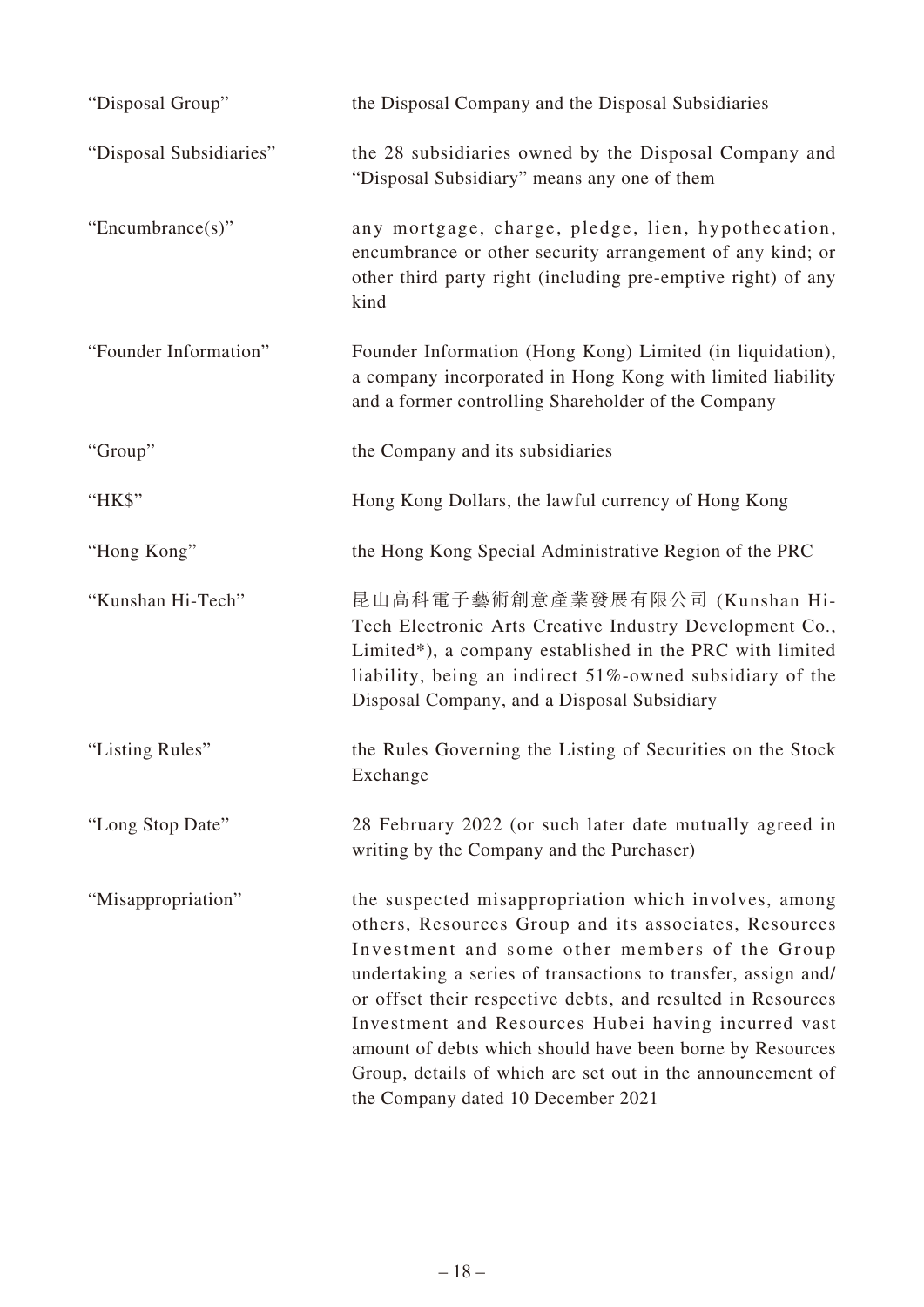| "Misconduct"      | the suspected misconduct by Mr. Zeng Gang (i) who was<br>involved in the series of debt transfer, assignment and/<br>or offsetting transactions between Resources Group,<br>Resources Investment and other members of the Group;<br>and (ii) despite ceasing to be the legal representative of<br>Resources Investment with effect from 25 October 2021,<br>Mr. Zeng Gang remains un-cooperative and refused to return<br>the original business licenses, company seals, financial<br>documents and other business documents of Resources<br>Investment, details of which are set out in the announcement<br>of the Company dated 10 December 2021 |
|-------------------|----------------------------------------------------------------------------------------------------------------------------------------------------------------------------------------------------------------------------------------------------------------------------------------------------------------------------------------------------------------------------------------------------------------------------------------------------------------------------------------------------------------------------------------------------------------------------------------------------------------------------------------------------|
| "Peking Founder"  | 北大方正集團有限公司 (Peking University Founder Group<br>Company Limited*), a company established in the PRC with<br>limited liability and a former indirect controlling Shareholder<br>of the Company through its interest in Founder Information                                                                                                                                                                                                                                                                                                                                                                                                           |
| "PRC" or "China"  | the People's Republic of China which, for the purpose of<br>this announcement excludes Hong Kong, Macau Special<br>Administrative Region and Taiwan                                                                                                                                                                                                                                                                                                                                                                                                                                                                                                |
| "Properties"      | all the property development projects and properties held by<br>the Disposal Group                                                                                                                                                                                                                                                                                                                                                                                                                                                                                                                                                                 |
| "Purchaser"       | Wealth Elite Group Investment Limited, a company<br>incorporated in the British Virgin Islands with limited<br>liability, being the purchaser of the Sale Shares                                                                                                                                                                                                                                                                                                                                                                                                                                                                                   |
| "Resources Group" | 北大資源集團有限公司 (Peking University Resources Group<br>Co. Ltd.*), a company established in the PRC with limited<br>liability and a former indirect controlling Shareholder of<br>the Company through its interest in 北大資源集團控股有<br>限公司 (Peking University Resources Group Holdings Co.<br>Ltd.*), 北大資源集團城市開發有限公司 (Peking University<br>Resources Group City Development Co. Ltd.*) and Founder<br>Information                                                                                                                                                                                                                                            |
| "Resources Hubei" | 北大資源 (湖北) 資產管理有限公司 (Peking University<br>Resources (Hubei) Asset Management Co., Limited*), a<br>company established in the PRC with limited liability, being<br>a direct wholly-owned subsidiary of the Disposal Company,<br>and a Disposal Subsidiary                                                                                                                                                                                                                                                                                                                                                                                            |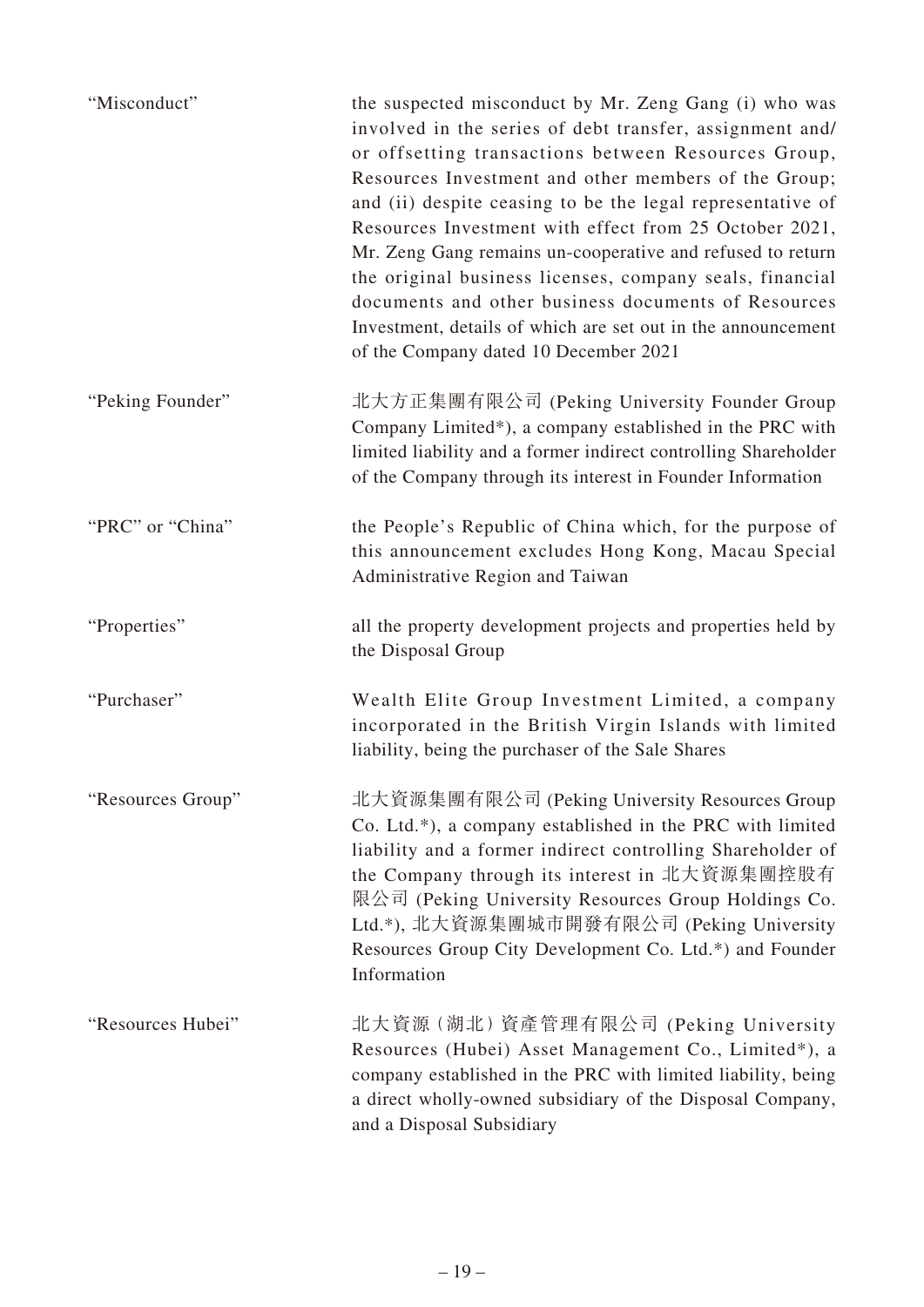| "Resources Investment"            | 北大資源集團投資有限公司 (Peking University Resources<br>Group Investment Company Limited*), a company<br>established in the PRC with limited liability, being an<br>indirect wholly-owned subsidiary of the Disposal Company,<br>and a Disposal Subsidiary                                                                                                                        |
|-----------------------------------|------------------------------------------------------------------------------------------------------------------------------------------------------------------------------------------------------------------------------------------------------------------------------------------------------------------------------------------------------------------------|
| "Resumption Guidance"             | the resumption guidance imposed by the Stock Exchange for<br>the Company on 23 July 2021 and 18 January 2022, details<br>of which are set out in the announcements of the Company<br>dated 28 July 2021 and 21 January 2022                                                                                                                                            |
| "Retained Group"                  | the Company and its subsidiaries following the completion<br>of the Disposal                                                                                                                                                                                                                                                                                           |
| "RG Litigation"                   | the civil legal proceeding initiated by Resources Group in<br>the Beijing Court against Resources Investment in respect<br>of the Alleged Debt, which Resources Group claimed to be<br>approximately RMB7,926 million in November 2021                                                                                                                                 |
| "RMB"                             | Renminbi, the lawful currency of the PRC                                                                                                                                                                                                                                                                                                                               |
| "Rui Cheng"                       | Hong Kong Resources Rui Cheng Property Holdings Limited<br>(香港資源睿成地產控股有限公司), a company incorporated<br>in Hong Kong with limited liability, being an indirect<br>wholly-owned subsidiary of the Company                                                                                                                                                                |
| "Rui Cheng Debt"                  | all obligations, liabilities and debts owing or incurred by<br>Rui Cheng to the Purchaser on or at any time prior to the<br>Completion whether actual, contingent or deferred and<br>irrespective of whether or not the same is due and payable<br>on Completion which as at the date of the Sale and Purchase<br>Agreement, amounted to approximately HK\$184 million |
| "Sale and Purchase"<br>Agreement" | the conditional sale and purchase agreement dated 21<br>January 2022 entered into between the Purchaser and the<br>Company in relation to the Disposal                                                                                                                                                                                                                 |
| "Sale Shares"                     | the 10,000 issued shares in the Disposal Company,<br>representing the entire issued share capital of the Disposal<br>Company, which is wholly-owned by the Company as at the<br>date of this announcement                                                                                                                                                              |